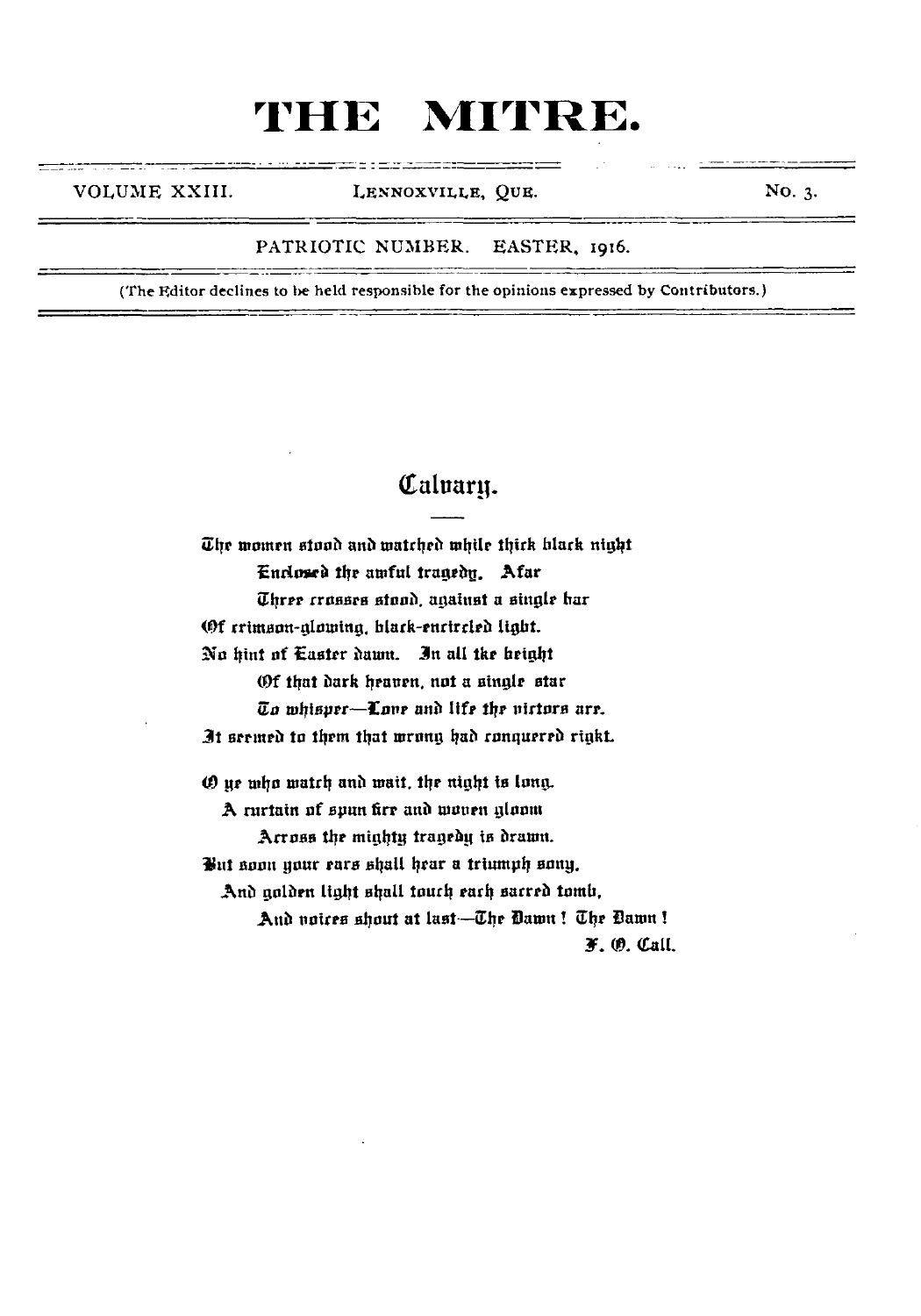### Roll of Honor.

Rev. Canon F. G. Scott, D.C.L., C.M.G. Rev. Canon J. M. Almond, M.A. Professor N. C. Qua, M.A. Rev. W. Barton, M.A. Rev. C. G. Hepburn, B.A. Rev. R. J. Shires, M.A. Rev. C. G. Lawrence, B.A. Rev. W. R. Walker, L.S.T. Rev. R. Andrews, L.S.T. Rev. K. B. Browne, M.A. Rev. W. H. Moorhead. M.A. Rev. J. W. Wayman, M.A. Rev. V. K. Hobart, L.S.T. Rev. F. G. Sherring. Rev. C. W. Mitchell, M.A. J. C. Stewart, Esq. McD. Ford, M.D. J. S. Brown, M.D. H. P. Wright, M.D. W. B. Scott, B.A. H. H. Scott, B.A. Elton Scott. M. H. Wells, B.A. **1**). J. Cameron, B.A. PL H. Ireland, B.A. G. H. Boright, B.A. F. A. McCrum, B.A. H. W. Blaylock, B.A. A. Joly de Lotbiniere, B.A. C. H. Savage, B.A. R. W. Waterman, B.A. J. Loddan, B.A. T. Eustace, B.A.

N. D. MacLeod, B.A. R. F. Gwyn, B.A. F. Robinson, B.A. R. J. Meekren. W. H. W. Knapp. F. R. Belford. G. P. Belford. A. P. Williams. A. C. M. Thompson. S. L. Craft. H. H. Cotton. L A. Robertson. G. E Wilkinson. J. C. Porter. H. F. Cocks. G. Hughes. F. W. Crawford. H. P. Lovell. G. Roe. E. H. Baker. T. E. Burton. C. V. Ward. J. Vokey. H. W. Ievers. W. P. Griffiths. T. V. L'Estrange. S. W. Clements. E. B. Worthington. F. II. Mitchell. W. H. Bernard. J. Robinson. K. Hunten. M. R. Pickel.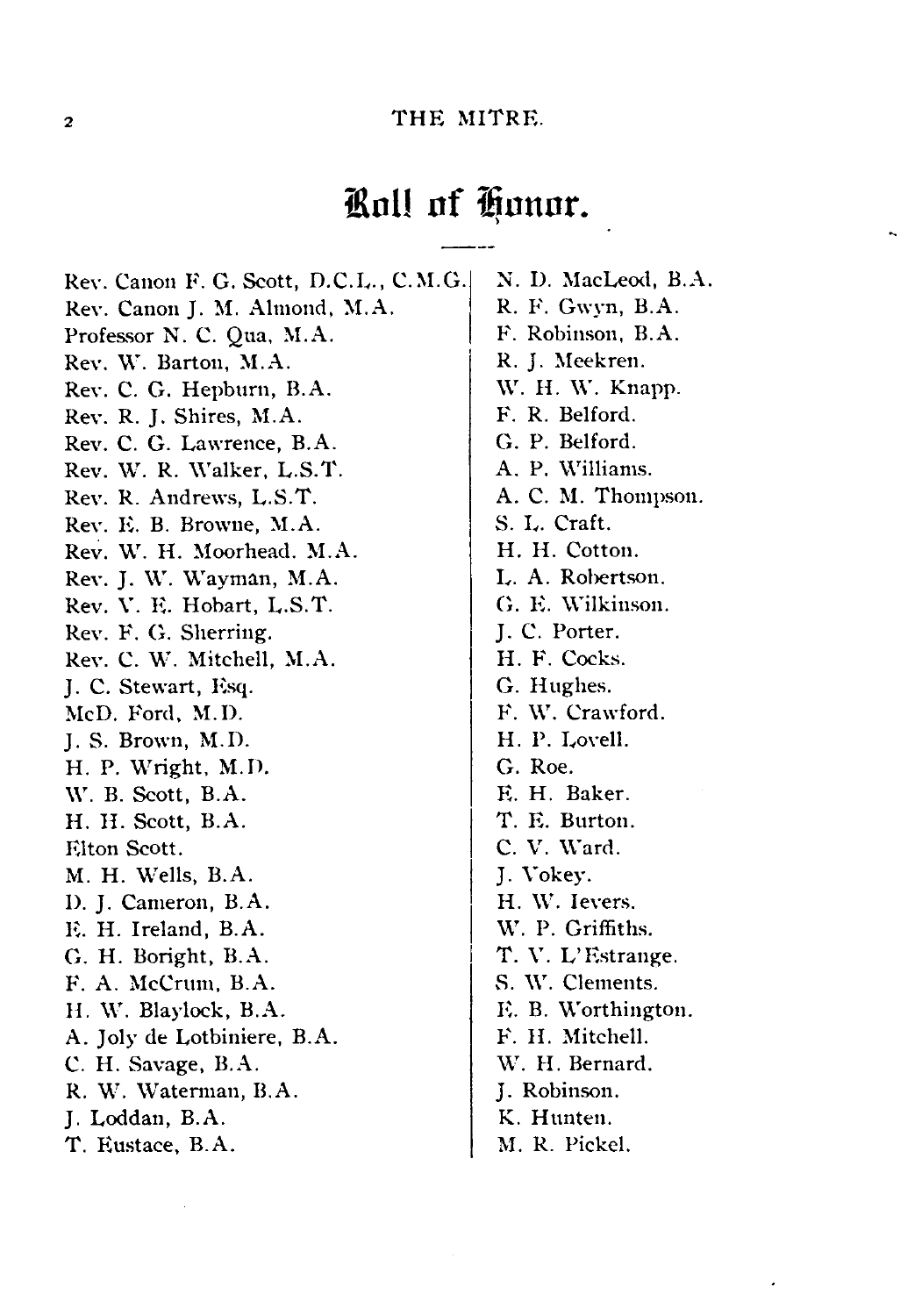### Pro Patria.

Private Lennox Robertson ' 16 recently distinguished himself during a term in the trenches with his regiment, the 5th Canadian Mounted Rifles.

During the course of a heavy bombardment he was stationed as signaller in a dugout, with one runner. The German shells fell thickly on all sides, and one dropped just outside the dug-out, sending shrapnel through it, and tearing the clothes of Robertson's companion and his own boots. Finding that his telephone wires had been cut by the German shell-fire, " Doc.' ' went out at once into the open to repair the line. This he finally succeeded in doing by carrying his 'phone out to a shell hole under heavy shell and rifle fire, and thus regained communication with the artillery in the rear.

For this action Private Robertson was paraded before the Colonel, who publicly complimented him for his plucky conduct. An account of the action was published in the orders of the day, and a recommendation forwarded for the Distinguished Conduct Medal.

We congratulate "Doc." most heartily, and sincerely hope that the recommendation will go through. This is " Doc's" second time at distinguishing himself, having saved a soldier from drowning at Valcartier last summer.

Upon going to press we have received news of our Bursar's splendid achievement in the trenches. Lieut. J. C. Stewart who, we understand, is acting as a Scout-Master, went to the front with the 42nd Highlanders, where recently he broke up a German patrol, captured a German, and was mentioned in despatch es.

Good old Jock !

### Letters from the Front.

Private G. E. D. Wilkinson, 5th Canadian Mounted Rifles, writing from France to Max Norcross says :-- "This life is certainly different from the times when we used to go out camping, but we get enough to eat, although we get rather tired of it after a time. Since I last wrote we have been in the trenches twice again. The first time in was the most pleasant, as the weather kept pretty fine, but the second time it rained steadily, making the mud, which is always bad, worse than ever ! Christmas day being a holiday, we took it easy until even ing, when we had a sumptuous dinner, provided by Cocks. Afterwards we had songs and recitations and on the whole a very good time."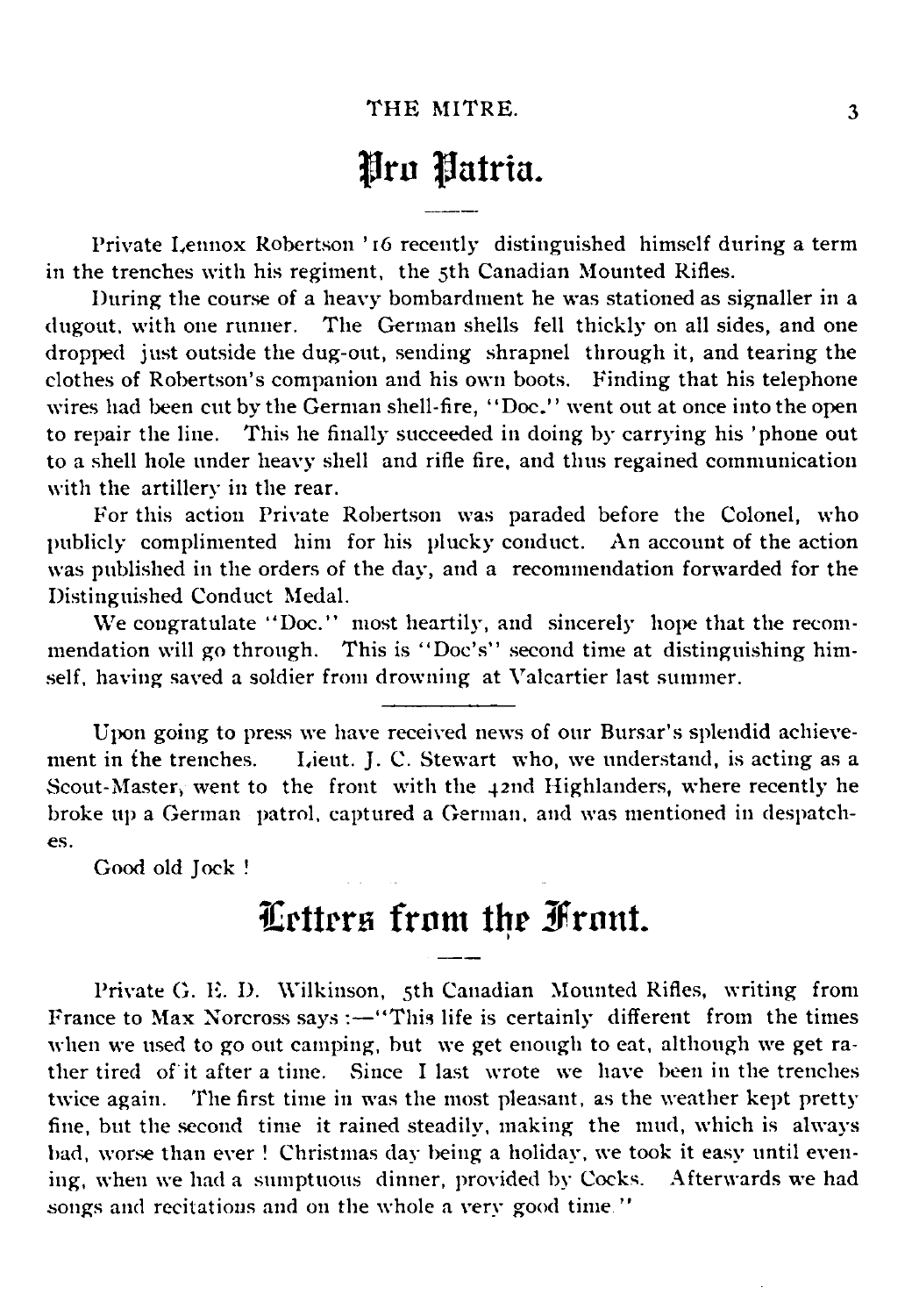Professor Call has received letters from Lieut. J. C. Stewart, Private J. A. Lobban, B. A., and Sergeant X. A. Qua, M.A. The following are extracts from their letters : Mr. Qua writes, "I must confess that I have not seen a real live German except throughout a periscope. By the time I grabbed my rifle to take a shot he had disappeared. I am still looking for that German !

Our carefully sharpened bayonets, I fear, will rust away in their scabbards, though I have occasionally taken out mine to act as tent-peg, candle-holder, canopener, etc : so you see it is not entirely useless. This war, as far as I can see, is being fought entirely with pick and shovel and the artillery. One day, during a bombardment, about three " whiz-bangs" skimmed over the cook-shack where I was eating dinner, by about six inches, and the next burst six feet past it. entirely spoiling a fine sandwich, and burying one of the fellows ! He moved a loose leg and was soon dug out, none the worse though somewhat shaken up !

I suppose you have heard by this time of Lance Corporal T. Eustace's death. He was hit in the head, probably by a "spent bullet." He was buried in a little cemetery just below a ridge, not far away."

NORMAN C. QUA.

Private Lobban writes : "I am very much pleased to learn that those who are physically fit have attached themselves to the 22nd battery in Sherbrooke. At last, I think, we have enough men recruited, and we may be proud that Canada has done her share in sending men and in giving money.

A week ago last Sunday Canon Scott celebrated the Holy Communion where we were then billeted. It was a most impressive service and, as we knelt in a bed of straw, before the little altar in the barn, the sound of the big guns could be heard plainly. Many officers and men communicated. Canon Scott is just as jovial as ever, but has aged considerably. Canon Almond is to visit us on Sunday. He is chaplain of our corps. Last Wednesday afternoon our major and a lancecorporal were confirmed by the Bishop of Khartoum. Quite an event at the frontand by an Egyptian bishop ! We have been in the trenches three times since coming over, but there is very little doing.

All the boys are well and happy. It is wonderful how every one is in good spirits, despite the inclement weather, etc.

We have had two or three games of Rugby and Association since coming over."

JAMES A. LOBBAN.

Our Bursar, Lieut. J. C. Stewart writing from Belgium says : " At present I am in support, in a farm house five hundred yards behind the front line and living in a little lean-to built against a part of the wall still left standing. They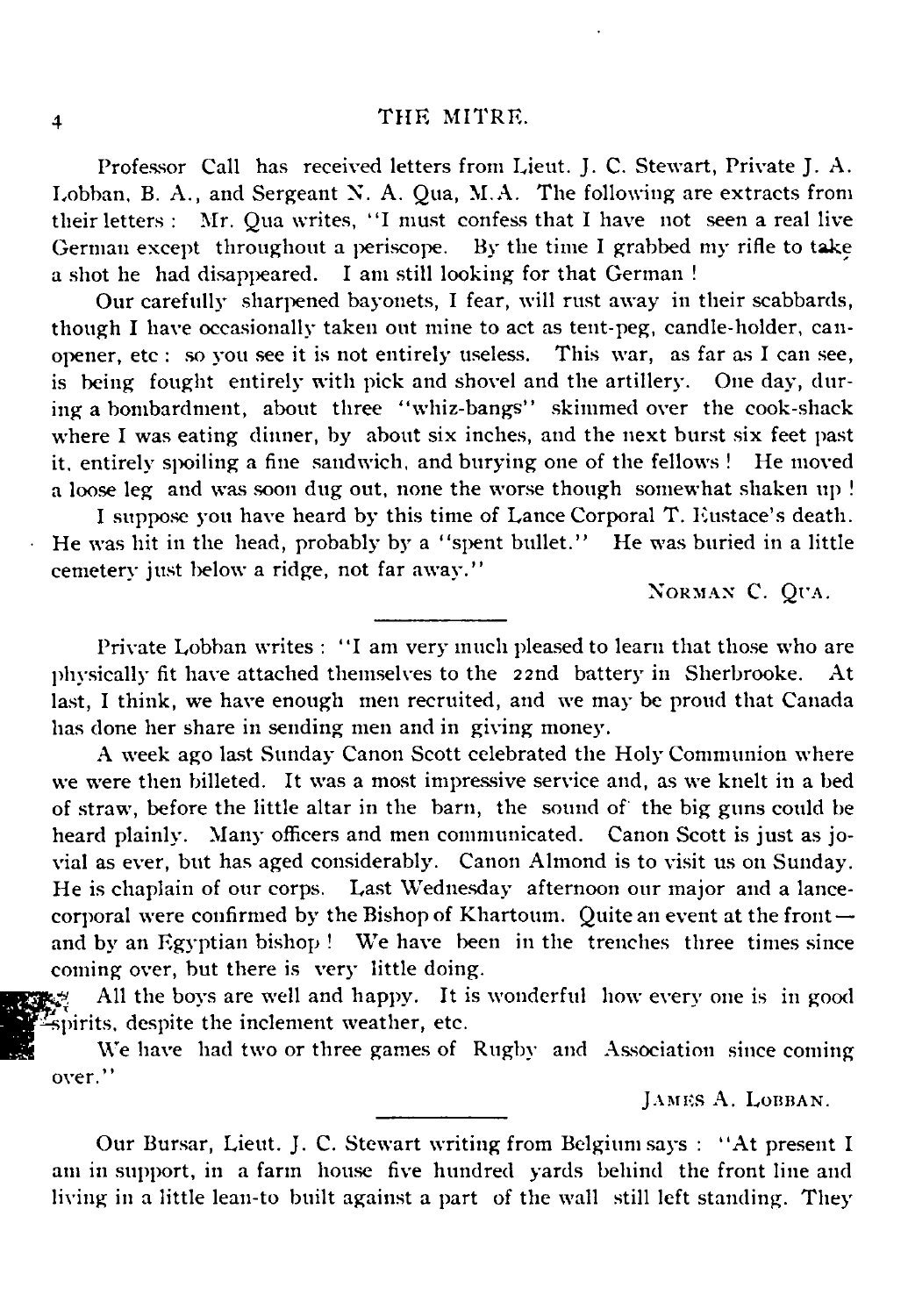shelled us all day yesterday but, as we are hidden from their view, they cannot observe their shots, and we had only two wounded. They are busy again, now, but so far they have had no luck. I am " keeping score." So far we have had twenty high-explosives and eighteen " whiz-bangs" but the nearest they got was about fifteen yards. Swish- sh- sh- sh- Bang ! One just came in, but nearly thirty yards away. We have a grave yard in front of us with about fifty wooden crosses, and they have put quite a few shells in to-day, but, thank goodness, have not torn any poor chap up from his little "six feet."

I have seen Qua, Waterman and Lobban and they all seemed quite well.

**J. C. STEWART.** 

The Rev. R. J. Shires, M. A., writing from France to Professor Call, sends the following account of the party recently given to the Bishop's men by Canon Scott. He says : "The party was held on March 7th, in a billet not too far behind the lines. It was a notable occasion, and expressions of surprise and gladness were heard on all sides. The party itself was done in good 'Old Lodge' style, details of which you can imagine. Mirabile dictu— we had lobster ! Such a treat— Father Scott certainly did us proud ! Now for those present. Canon Almond looked in for a few minutes, though he couldn't stop. He gave us the very gratifying information that of the twenty Church of England chaplains at the front, seven are from Bishop's. Not bad, eh ? Bill Sherring was there, facetious as ever, and Channel Hepburn, who looked remarkably well, and was in great form, and Don Cameron, Cocks, Lobban, " Doc." Robertson, Wilkinson and Corpl. Miller of Drummondville were all there. The latter, even though he isn't a Bishop's man, is at any rate related to Frankie."

We exchanged all the news, and talked of Bishop's. We heard that "Jock" had distinguished himself by capturing a Bosch. Meekren and Ireland were somewhere in the neighbourhood, but we could not get in touch with them for the occasion. Jack Brown also failed to turn up. I saw him the other day, though, and he is O. K.

We sang Auld Lang Syne, and gave a very hearty " Duo Potamo," and made nice little speeches about Canon Scott before breaking up and departing, through the snow, to our respective "dugouts," barns, etc.

Things are not too bad. R. J. SHIRES.

 $\mathbf{t}$ 

Sweet are the thoughts that savour of content ; The quiet mind is richer than a crown ; Sweet are the nights in careless slumber spent ;

The poor estate scorns fortune's angry frown :

Such sweet content, such minds, such sleep, such bliss, Beggars enjoy, when princes oft do miss. — Robert Greene (1592).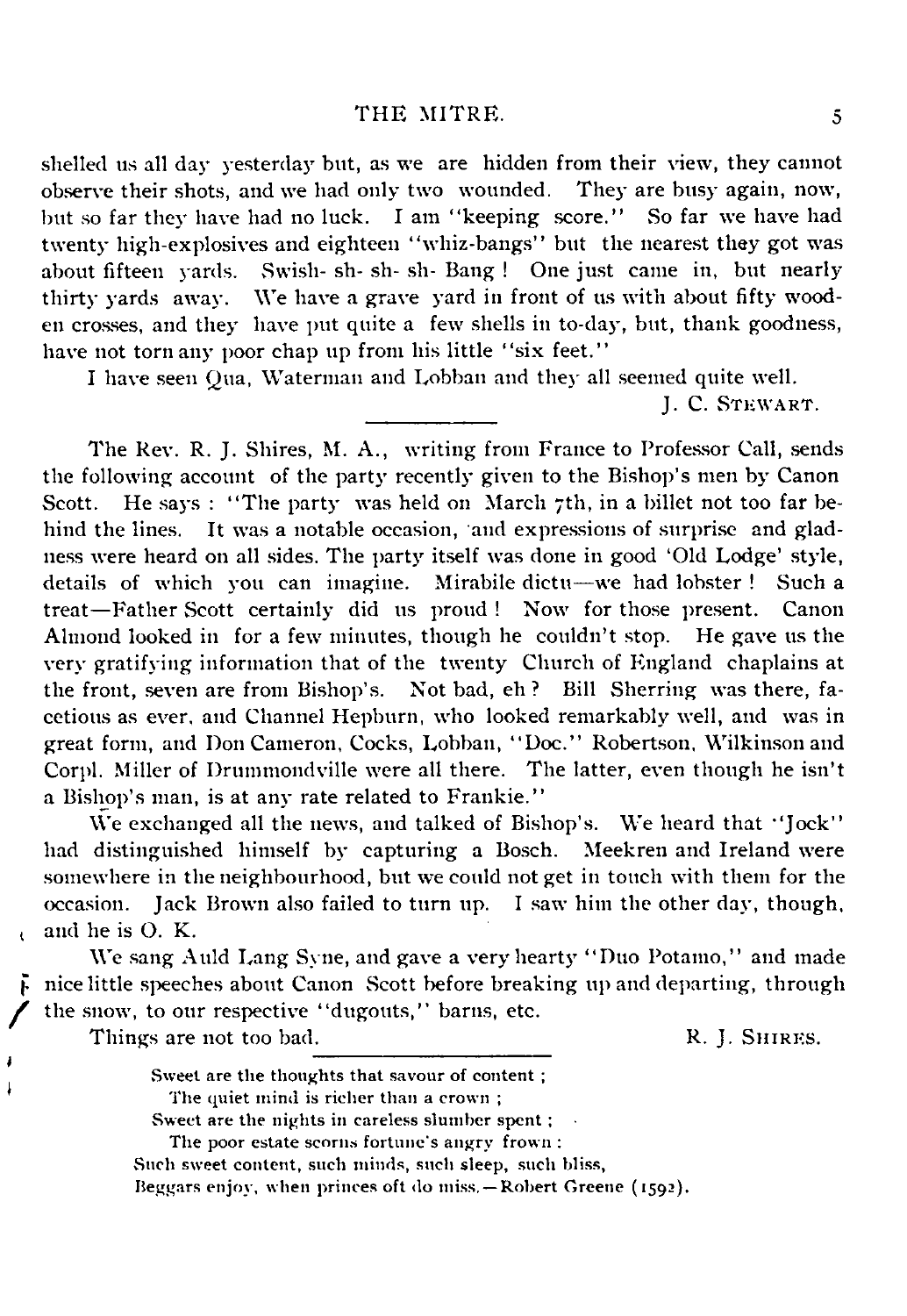# **THE MITRE.**

#### **EDITORIAL STAFF.**

J. TEMPLETON . . . . . . . . . . . . . . . . . Editor-in-Chief Miss Bernice A. Hunten, '16 . . . . . . . . . . . . . . Lady Edito H. D. Caswell '16 . . . . . . . . . . . . Associate Editor—Arts G. Pender '17..................  $6.6$ A. R. Lett '18 . . . . . . . . . . . . . Associate Editor—Divinity Max. Norcross ' 1 7 .................... ....................Athletic Editor Rev. J. Samuel Rowe, B.D., '16 . . . . . . . . . . Exchange Editc GEO. W. PHILBRICK, '17 . . . . . . . . . Business Manage A. E. Gardner, '17 . . . . . . . . . . Assistant Business Manager\*

#### THE MITRE is published by the Students of the University of Bishop's College.

**Terms \$1 per year in advance. Single copy 20c.**

**Contributors of articles are entitled to receive three copies gratis of the number containing their articles.**

**Copyright will be secured on all articles sent to and accepted by the Editor-in-Chief accompanied by written request that they be copyrighted.**

**Address all contributions to the Editor-in-Chief, and all business correspondence to the Business Manager.**

**The Mitre, Bishop's University, Lennoxville, Quebec. Printed by F. H. BRIDSM AN, Danville, Quebec**

<u> 1989 - Paris Alexander, político establecido de l</u>

\_\_\_\_\_\_\_\_\_\_\_\_\_\_\_\_\_

VO L. X X III. **L e n n o x v i l l e , Q u e .** No. 3

سامط والواردة المحاويتين

PATRIOTIC NUMBER. EASTER, 1916.

### Editorial Comments.

The history of the University of Bishop's College in years to come will contain no page more brilliant than that which records the names and deeds of those of her sons who are serving in the struggle now going on in Europe. That page will record the names of men who made sacrifices ; of men who counted their welfare and careers as but small things when compared with the opportunity of responding to the call to serve King and Empire.

Bishop's possesses an honour roll of which she is justly proud. The names of distinguished graduates and humble " freshies" alike adorn that roll— they are brothers in arms. When the war is over no doubt a permanent "Roll of Honour" will take the place of that already hanging in the Bursar's office.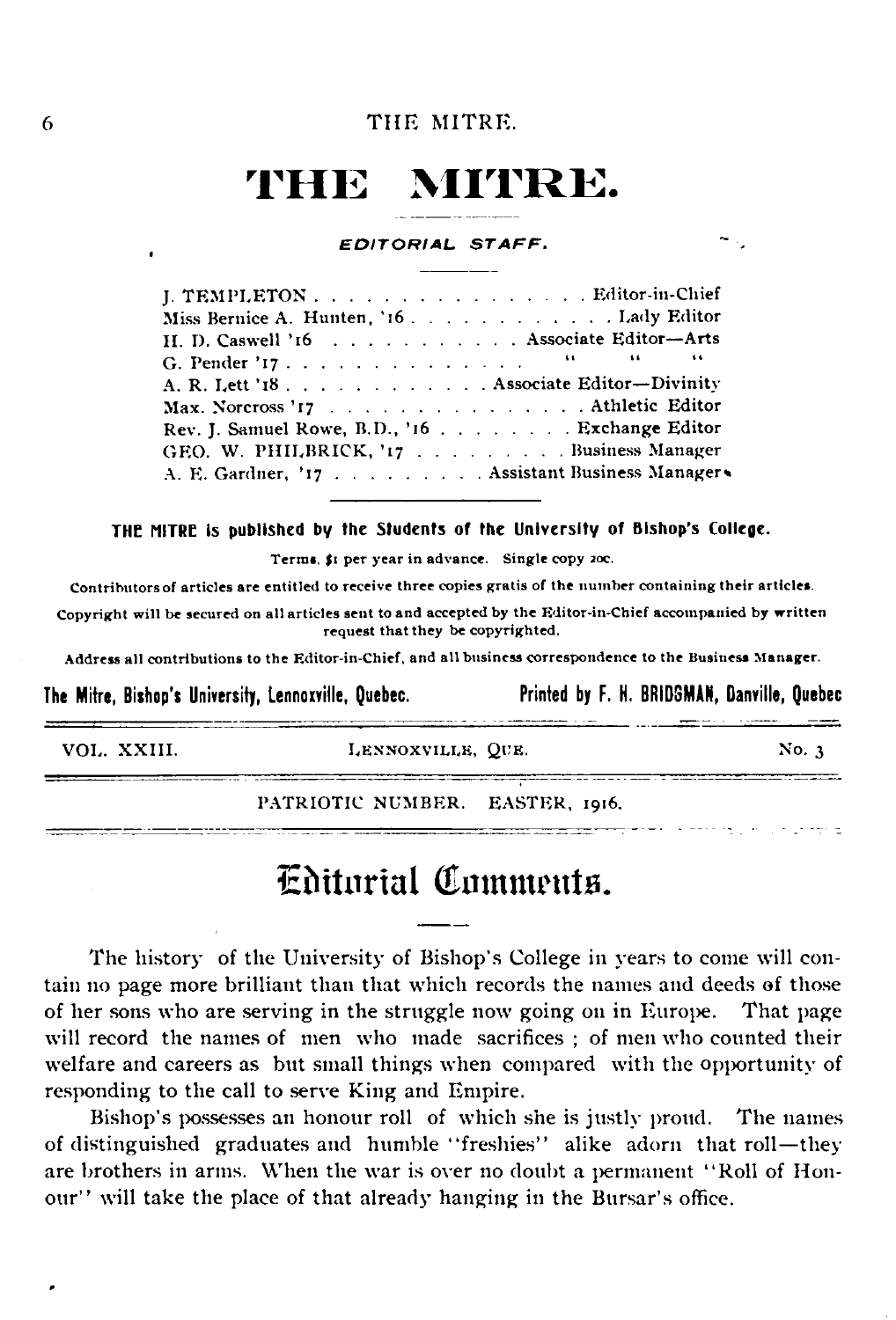

PTE. G. E. D. WILKINSON '17 **5th Canadian Mounted Rifles.**



LANCE-CORPL. A. W. W. KNAPP **" Princess Pats."**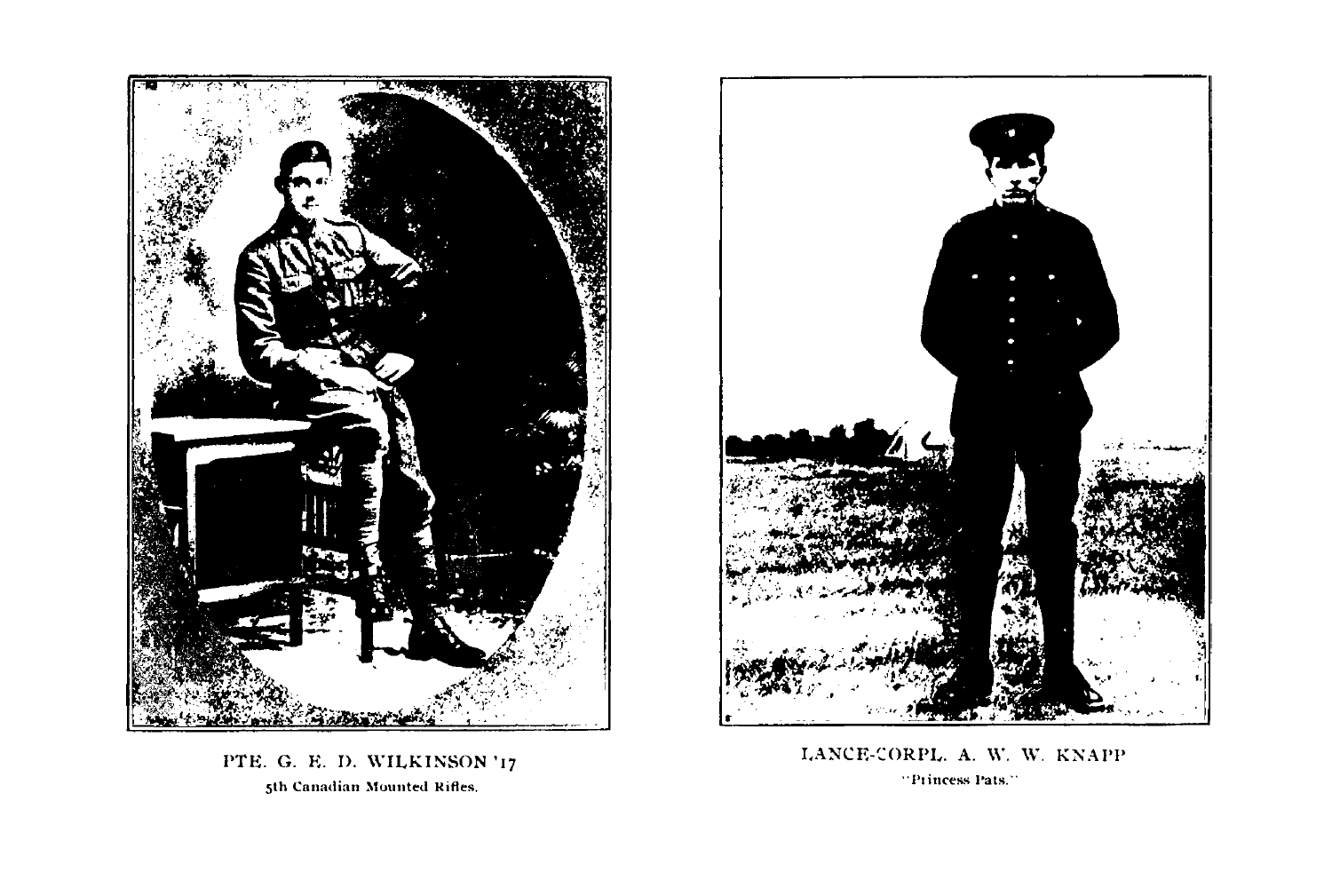

 $\Delta$ 



PTE. NORMAN McLEOD, B.A. **5th Canadian Mounted Rifles**

SERGT. H. F. COCKS '16, **5th Canadian Mounted Rifles**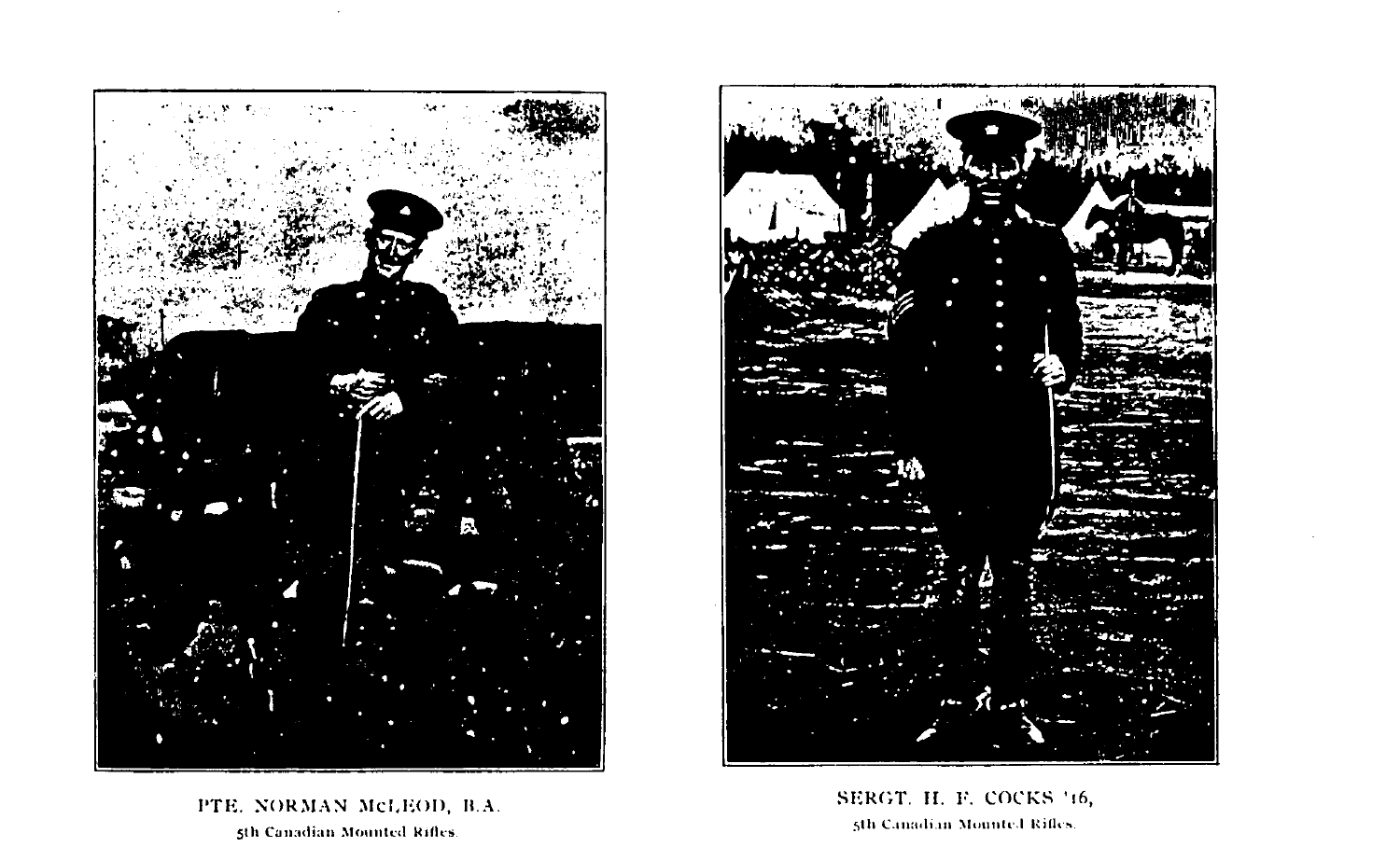The Bursar.



LIEUT. J. C. STEWART. **42nd Highlanders.**

 $\ddot{\phantom{0}}$ 

The Steward.



PTE. "JIM" DEWHURST. **22nd Battery Canadian Field Artillery, Home refence**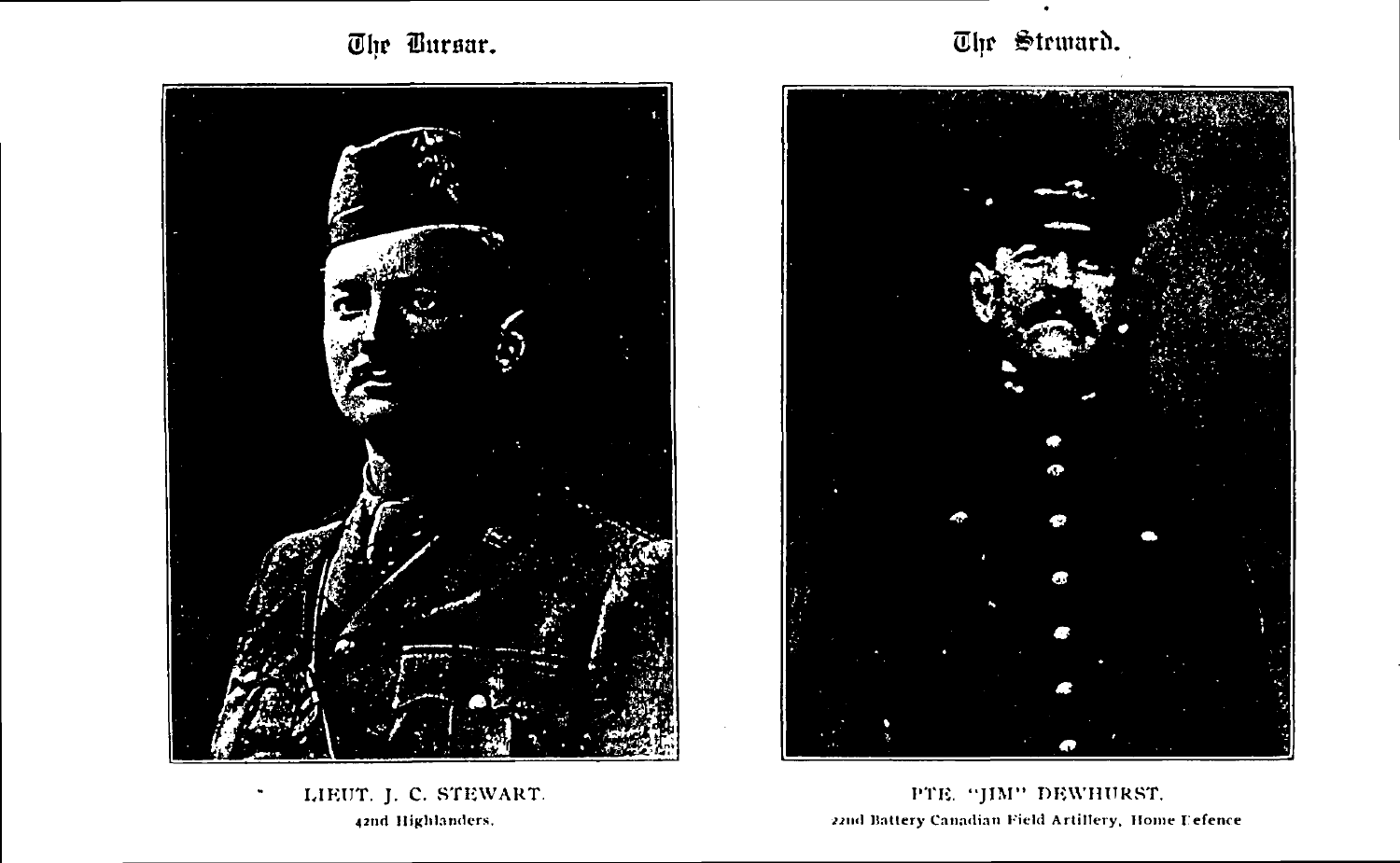### **A Distinguished Graduate.**



COLONEL THE REV. CANON J. M. ALMOND, M.A. **Assistant Head of the Chaplain Department in the Canadian Expeditionary Forces.**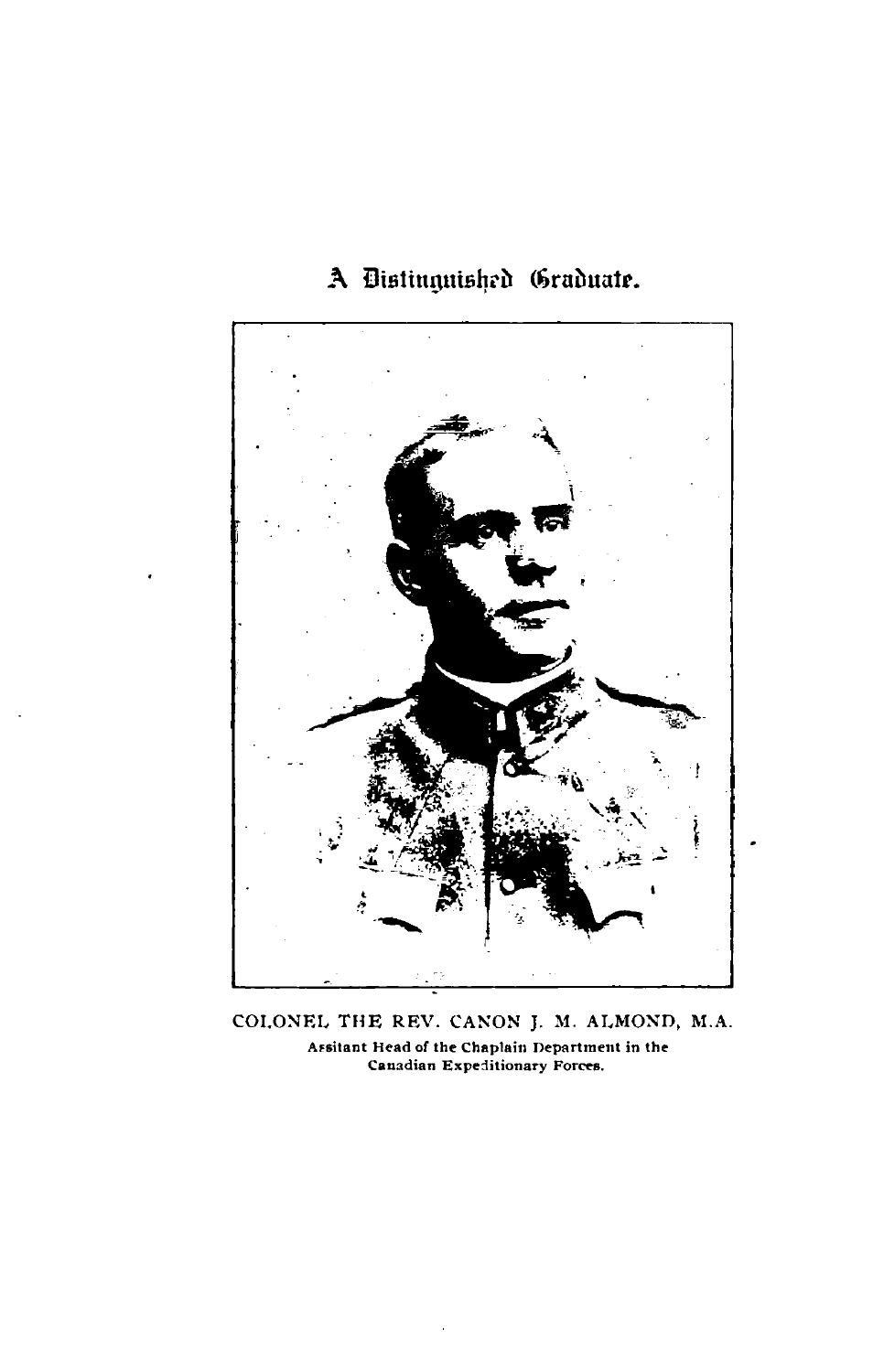We have recently had splendid news from the front. Elsewhere will be found accounts of the prowess of our doughty Bursar and of the cool daring and bravery of "Doc." Robertson. Bishop's is well represented in the great war.

May God grant that these her sons may indeed "return in safety to enjoy the blessings of a righteous and enduring peace !"

In submitting this number of the " Mitre" the Editor wishes to point out that no invidious distinctions have been made in the selection of photographs. In many cases where photographs of certain men were greatly desired, it was found to be impossible to obtain them.

The Mitre would gladly publish any other photographs in subsequent issues, provided that the "cuts" are sent in in good time.

The number of copies of this issue is limited, but further copies may be obtained upon application to the business manager no later than one week after the date of publication. Price twenty-five cents.

Owing to the recent epidemic, the non-resident students who are in charge of the Arts department of the Mitre, were unable to send in their copy in time for publication, hence the non-appearance of the " Arts Notes" and " De Alum nis."

## Divinity Notes.

Brief messages have been received from those of the shed who recently went overseas with the Field Ambulance Corps. Messrs. Roe and Baker are at Bram shott, and Messrs. Vokey, L'Estrange and Griffiths are stationed at Shorncliff. According to the latest advices they are all well.

Acting on medical advice, Mr. Carson recently went home for a short time to recuperate his strength. We hope he will soon feel better and return to "the abode of love !"

Mr. Lett is, at the time of writing, on the sick list, owing to a serious fracture and dislocation of his left arm, which he sustained while exercising in the Gym. It is not the easiest thing in the world to dress two hundred and ten pounds of solid humanity !

The halls of the Grave and Learned are indeed quiet these days. Gone are the sounds of merry laughter! Gone the joyous "rough-houses" !! Gone the rush of busy feet and gentle voices !!! The "Shedites" are reduced to five.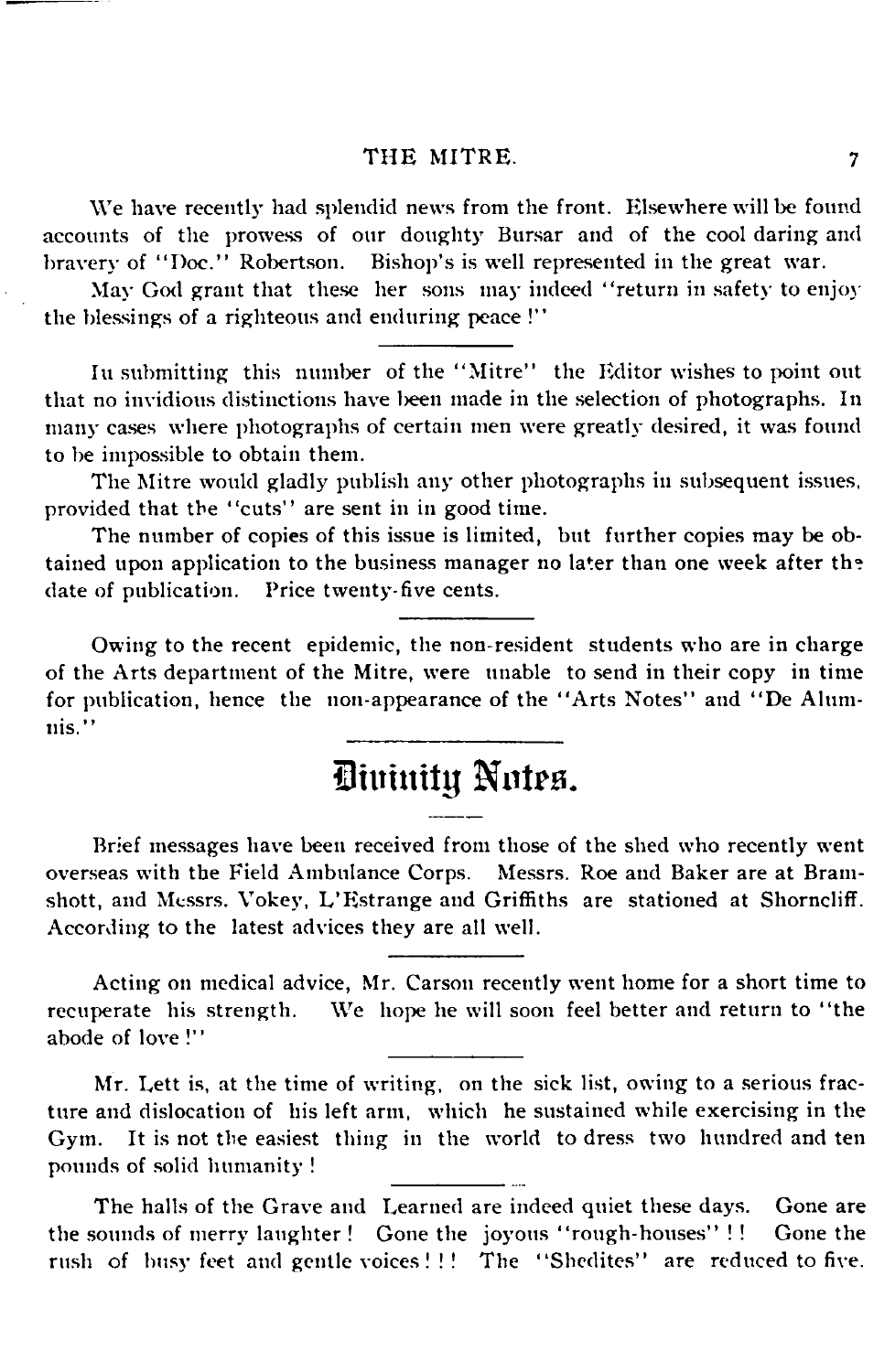What grateful sighs the Warden must heave now ! The June spectre raises its ghastly head—and winks knowingly !

During Lent, the Warden gave a series of devotional readings after Compline on Friday nights. The Dean of Divinity also gave a series of excellent addresses during the week following the fourth Sunday in Lent, thus carrying into effect the wishes of the Lord Bishop of the Diocese that special mission services might be held throughout the diocese during the season of penitence.

 $A$   $R$   $L$  $R$  $T$  $T$ 

### The Co-Ed's Corner

Owing to the prevalence of sickness the lady students, like the rest of non resident students, are having a vacation but, unfortunately, there is a prospect of having to make up for lost lectures!

How fortunate it is that this break in our work comes during the "sugaringoff" season.

Is the principle of Leap Year being carried out as regards chairs?

Many of the Co-Eds are occupying their spare moments knitting for patriotic purposes.

The ladies' hockey team lately received a challenge from the girls of the Lennoxville Academy but, unfortunately, before a game could be arranged, the ice disappeared.

We notice that Miss Catherine Seiveright, B.A., has accepted a position for next year in the Sherbrooke High School.

We also learn that Miss H. C. Brown, B.A., will succeed Miss Mitchell as Principal at Ayers Cliff.

It was recently observed that one of our ladies was at work on a pair of particularly soft and comfortable looking socks. Can it be possible that--------!

BERNICE A. HUNTEN 16.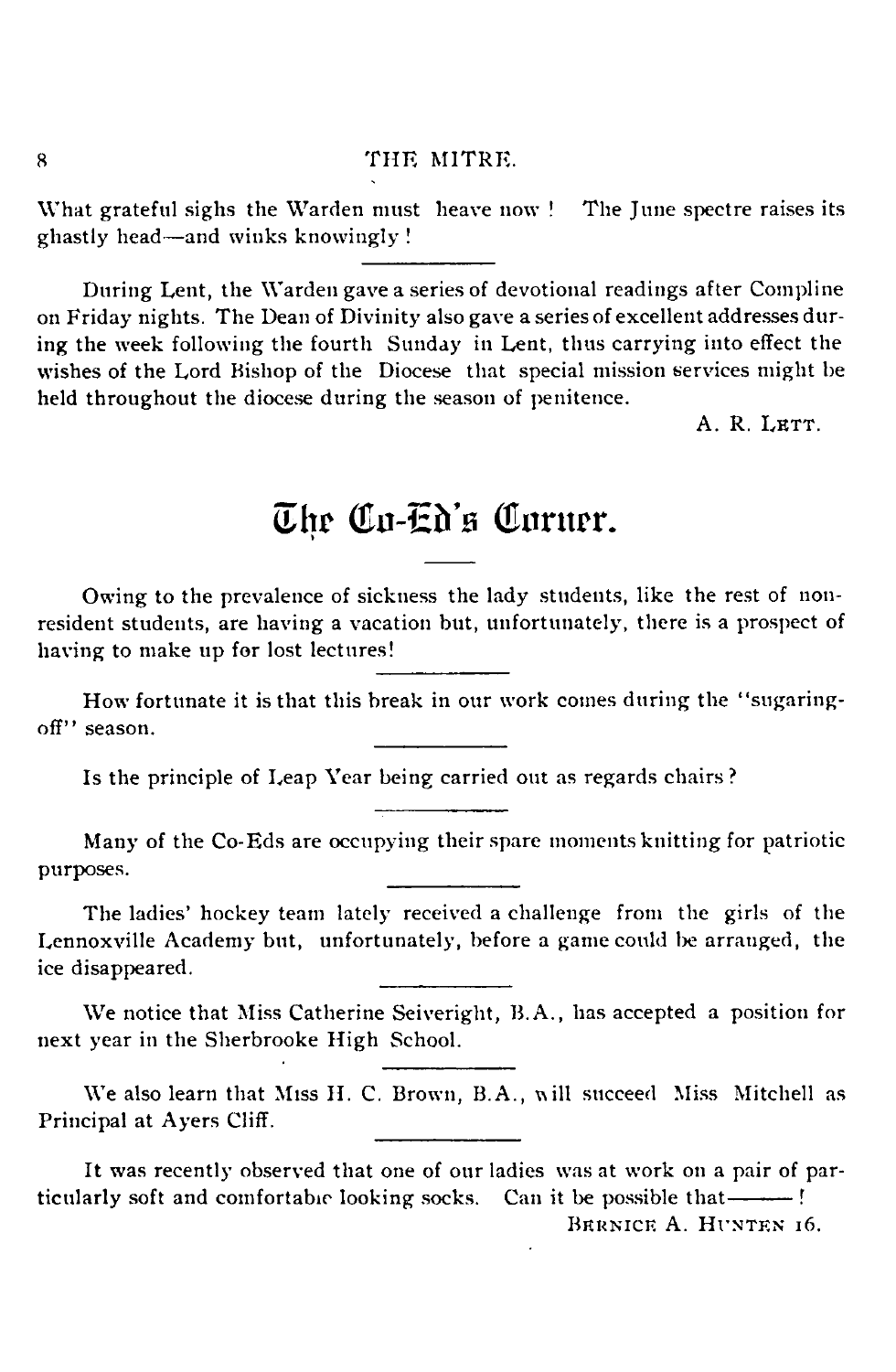

 $\sim$ 

 $\ddot{\phantom{1}}$ 

 $\blacksquare$ 

PTES. T. V. L'ESTRANGE 17, W. P. GRIFFITHS 17, JOS. VOKEY, 17. **2nd Field Ambulance Corps.**

 $\bullet$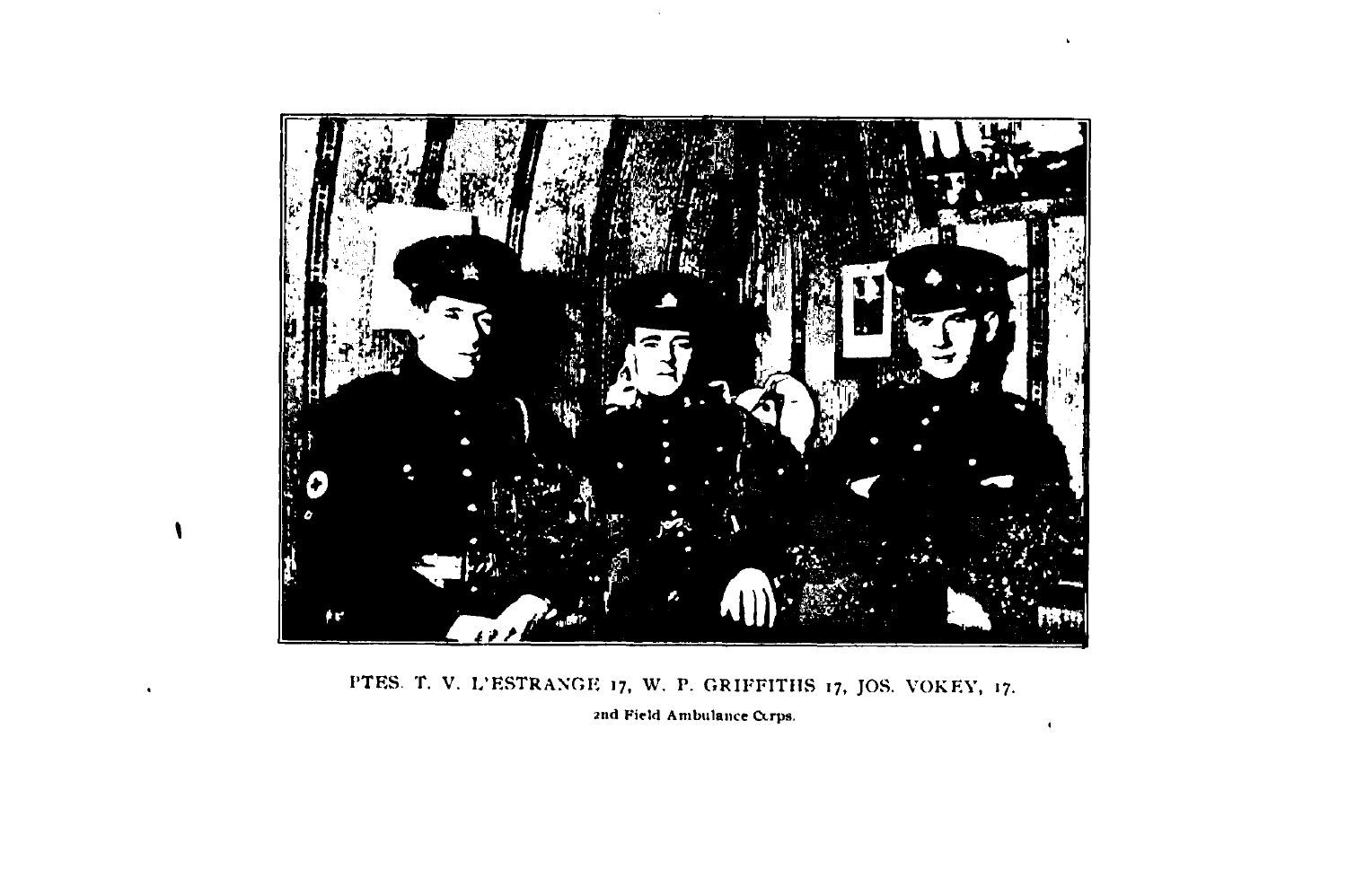

PTE. J. ROBINSON '17, **117th Batt. K. T. Regiment.**



PTE. GEORGE ROE '16 **9th Field Ambulance Corps**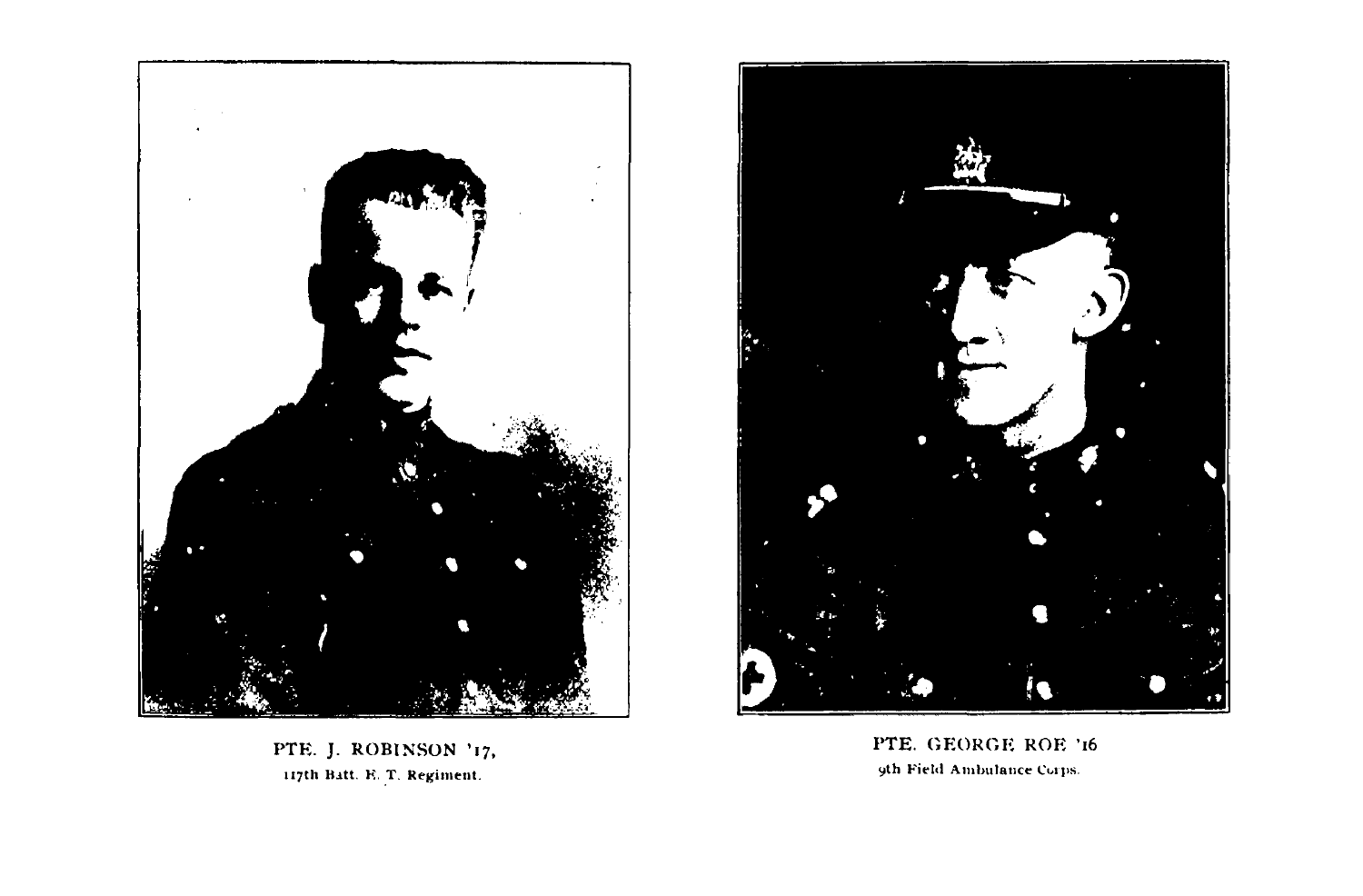### Churchwarden Club.

The Club is not meeting as often as heretofore. Meetings are held, one in three weeks, and once in three weeks We manage to have a decent smoke, and enjoy Mrs. Clement's excellent coffee.

At the last meeting, in March, the Rev. J. S. Rowe, B. D., delivered a paper on the "Via Media of History." The paper was long and well prepared, and produced a good deal of discussion. Fortunately ' Boots" was able to attend and give us the benefit of his opinions upon the subject.

A ghastly catastrophe happened at this meeting. The " Binominal Theorem" broke his pipe ! Immediately the Scribe produced the famous Greek oration which the culprit was called upon to read. This he proceeded to do with great relish, until the suffering assembly begged him to desist ! Whose turn next ? T.

### Around the Galls.

The Wednesday evening lectures are still continuing. On March 15th Canon Fitzgerald, M.A., of Kingston, Ont., gave his inimitable lecture, " Ireland and the Irish." The Canon brims over with bright good nature and rich fun. He effectually dispelled a few preconceived notions of Ireland and " Patrick," and pointed out that the Irish are, after all, really human beings !

A week later Dr. Symonds, D.D , LL.D., rector of the Cathedral, Montreal, gave his lecture on Charles Dickens. The Doctor's thorough acquaintance with his subject enabled him to give a lecture which was highly interesting and greatly appreciated.

Both Canon Fitzgerald and Dr. Symonds preached in the University Chapel.

On March 23rd the Principal, Dr. Parrock, delivered his lecture on Ancient Rome in the Church Hall, Cookshire. There was a large and appreciative audience.

Poor old " Adam" has had the misfortune to dislocate his elbow and break one of the bones in his elbow joint. Couldn't expect much else when two hundred and ten pounds throws itself around. Still " Adam's" improving wonderfully, though he's disappointed at not being laid up in the Sherbrooke Hospital. Better luck next time, old man *!*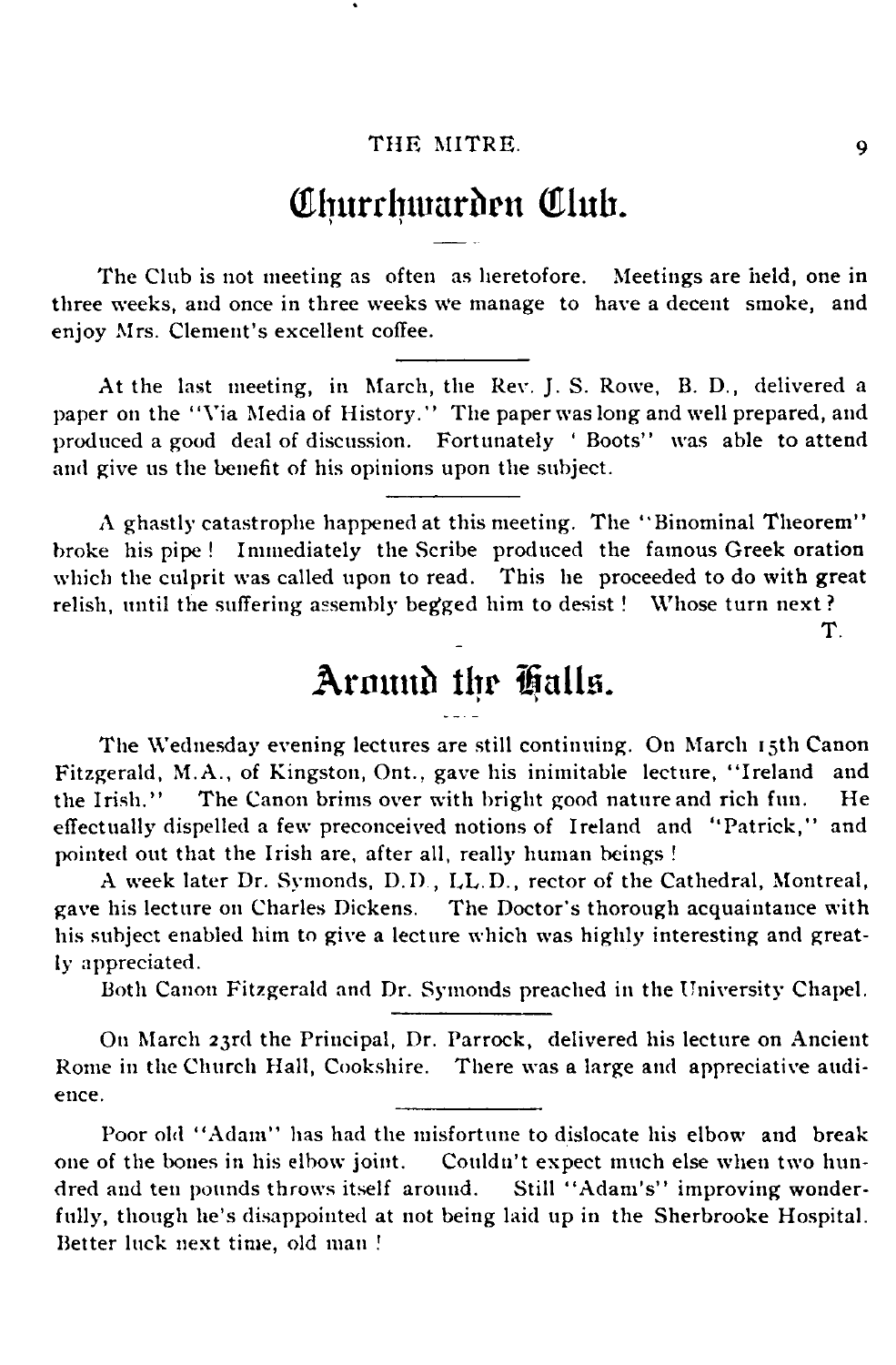What made Marjorie smile when the College photograph was being "snapped?"

Sonorous voice—"Sweets to the sweet farewell." Sounds like Fluhmann, eh?

D-y-l-e.— " Hello ! Is that Marion?" " No— Central. Number please.

We notice that one of our Prep, men took in "The Birth of a Nation" last month. He was properly chaperoned !

For a "Freshie" Holden is making rapid progress in North Ward, Sherbrooke.

Marjorie says there are nicer things in the world than mumps.

"Say, Abbott, are you taking Miss D---- to the next dance?"

"I guess so, but- $\cdots$ "

A Voice— " Just fifteen minutes too late, eh, old man ?

Is "Humouresque" suitable for a voluntary?

"Say, old chappie, strike that tenor note again. It's awfully hard to get, don't you know.

Who is the first year student seen frequently on Cloughave Avenue ? Wonder if he is after a team ?

Who gets the raw deal in Athletics---"Ye gods, and must I endure all this?"

We notice that a certain "Freshie" has been very much grieved since the fire at Brompton.

Travers hopes to spend the Easter vacation at Stanbridge instead of visiting the Sherbrooke Hospital.

"Hello, Freeman! Any Co-Eds at the rink?" " Yes--Gillander and Pender were both there."

Two of our lady students have found a " warm spot" in their hearts for the Khaki. All honor to them.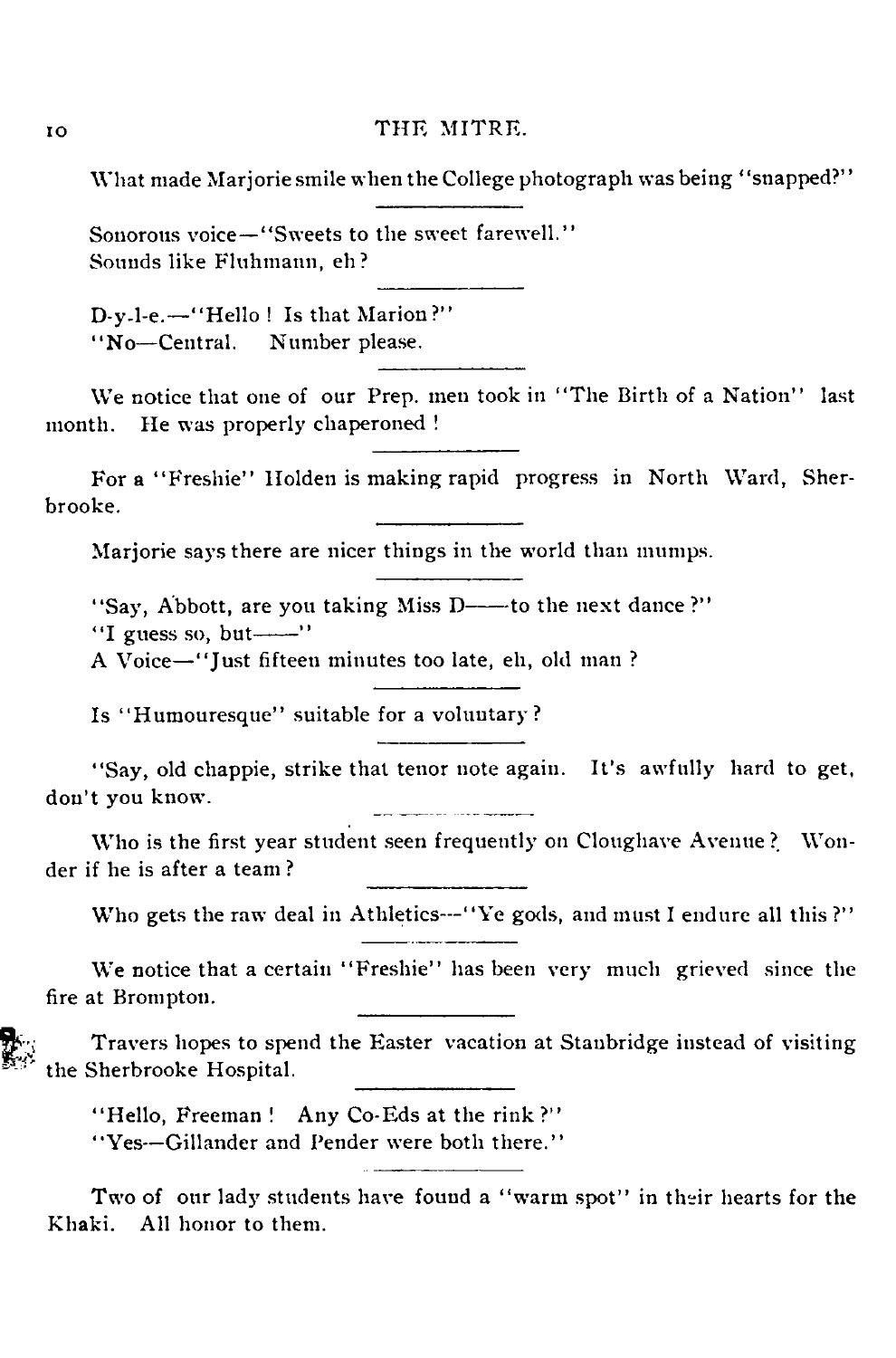# The Scott Family.





COL. THE REV. CANON SCOTT, D.C.L., C.M.G.



LIEUT. H. H. SCOTT, B.A. 87th O. S. Batt. Canadian Grenadie: Guards. At present Training for a Commission.

ELTON SCOTT, '16

SERGT. W. B. SCOTT, B.A.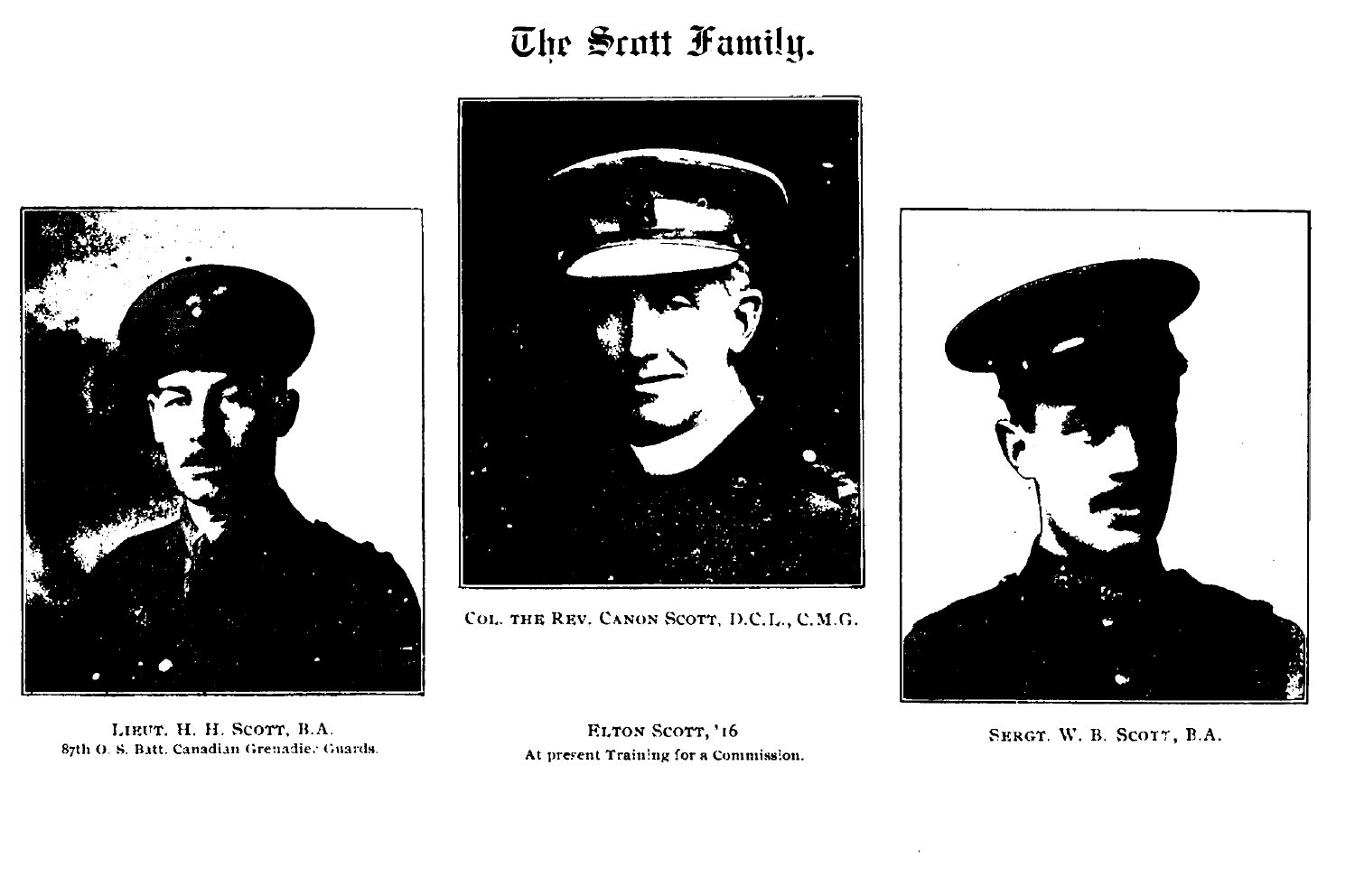Lecturer in Natural Science

"Pat."



SERGT. NORMAN A. QUA, M.A. **5th Canadian Mounted Rifles.**



CAPT. THE REV. W. H. MOORHEAD, M.A. **Chaplain to the 117th Batt. E T. Regiment.**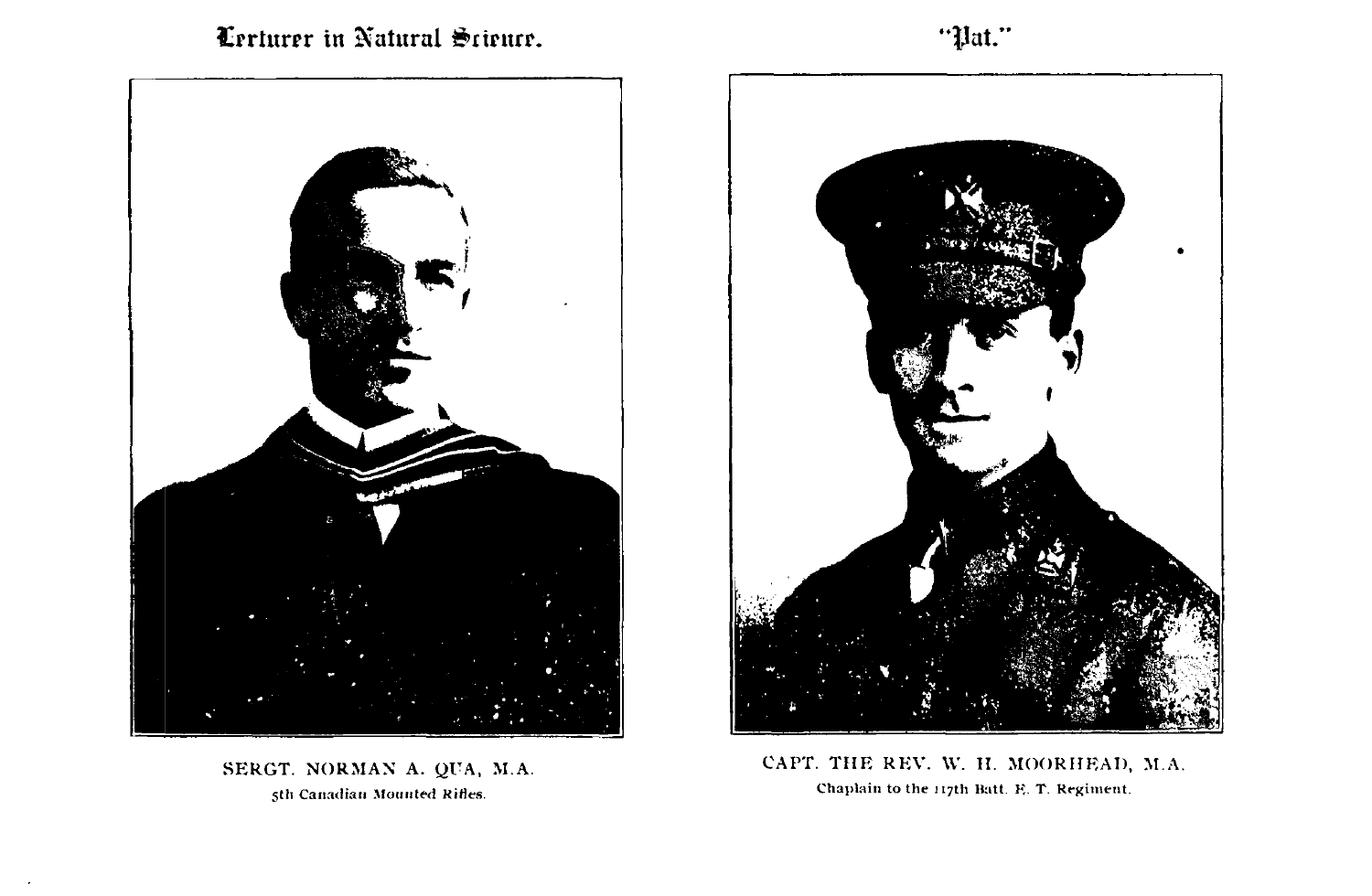On looking " around the halls" it is easily seen that Lent is here by the conspicuous absence of cigarettes, though this trial seems to be too much for some of the weaker brethren.

Was it the goal-keeper who took the team, or the team who took the goal keeper to the Gaiety before the McGill game ? Does this account in any way for the remarkable score ?

Spring has come and "Robbie" will again be able to take his 12-45 stroll through the long bridge— " back to the farm."

Kathleen— " Hurrah ! Spring is here." In the spring a young man's fancy lightly turns to thoughts-----! Compare preceding paragraph !

Resignations are popular just now.

Poor old "Adam" sustained a bad injury to his elbow last month whilst exercising in the Gym. The elbow joint, we understand, was badly smashed, and it was feared that it would be found neccessary to operate and bind the bone with wire. Fortunately, however, this has been found to be unnecessary. "Adam" has all our sympathy. We hope that this injury will in no way interfere with his usefulness in athletics.

Professor (during the course of a lecture)— $''$ I have been watching these people for the past hundred years !" Phew?

Professor (lecturing on Old Testament) " In the days of Abraham polygamy was commonly practised." Div. Prep. Man [sotto voce] "Those were the good old days !"

Owing to a strong smell of coal gas the other evening in the Chapel, Evensong was considerably shortened. Some other kinds of "gas" are even more overpowering !

Did A. F. G. seek an introduction to Miss J. ? No, he introduced himself--with what results we leave to the reader's imagination.

Does late rising and non-attendance at lectures tend to be conducive to a good complexion or to sound learning?

"I wonder if my stately tread and dramatic entrance into the class room impress the Co-Eds as much as They do myself?-----Who is it?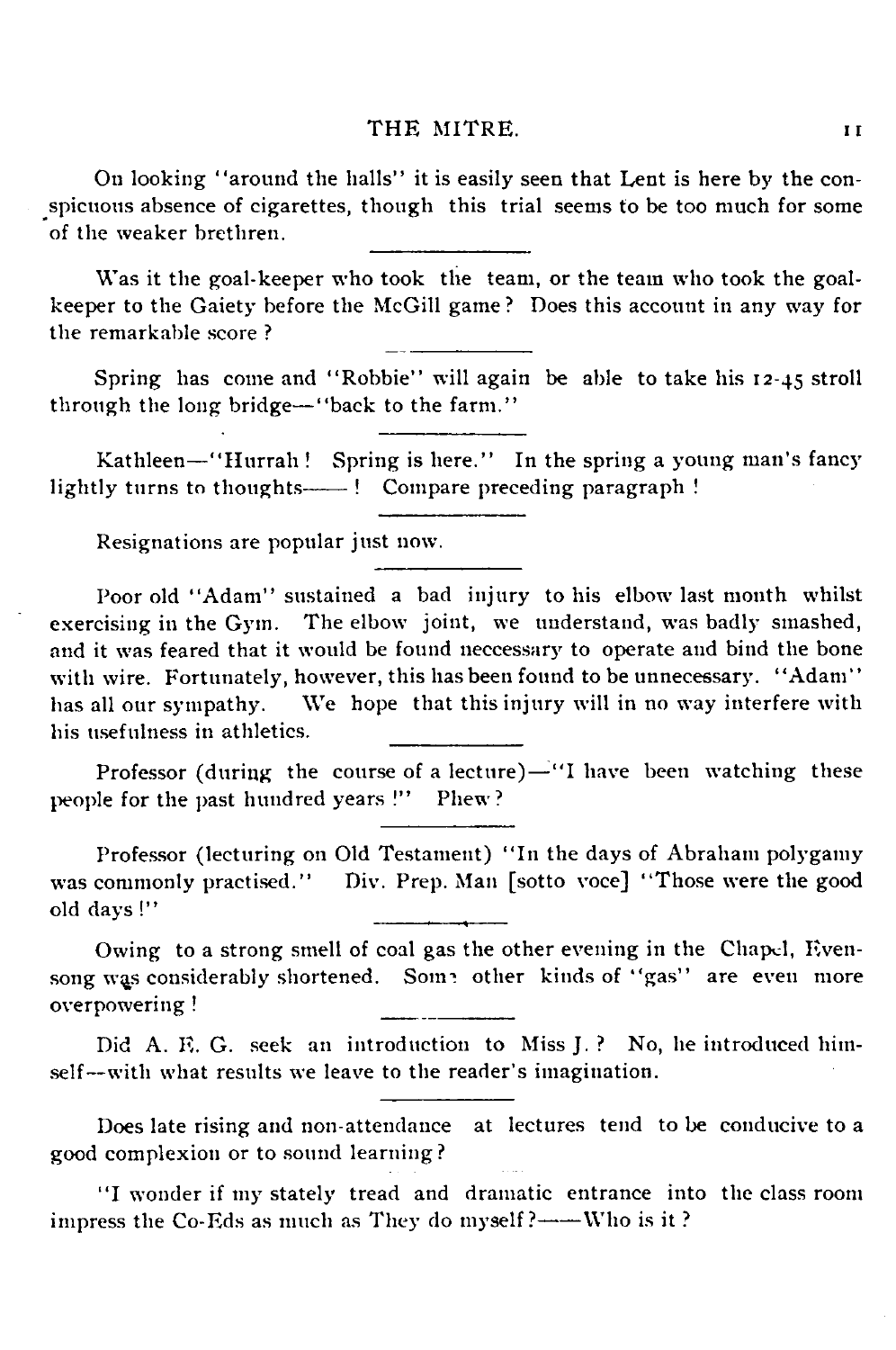### Athletics.

#### HOCKEY.

#### Dartmouth College 3, Bishop's University 2.

On Thursday, February 9th, the U. B. C. hockey team journeyed to Han over, N.H., where, on the following day, they played the Dartmouth six.

A crowd of about 1200 of Dartmouth's Winter Carnival guests watched the green hockey team nose out a 3 to 2 victory, in one of the speediest exhibitions of hockey that had been seen at Hanover in recent years. With two goals apiece at end of full time, both teams, playing sudden death, in the overtime period, went after the puck with a snap and dash that made the earlier part of the game appear slow by comparison. But the Dartmouth men were in better condition, not having travelled as Bishop's did, practically all the night before, and stood the pace better, and, after three minutes, thirty second's play, Captain Murchie took the rubber from a pass behind the goals and scored. Bishop's two scores were tallied in the first period by Robinson and Norcross, while Murchie and Tyler netted Dartmouth's three in the latter part.

The work of George Baker, Lennoxville, as referee, left nothing to be desired, his eyes seeing everything, with the result that the game was clean through out. The following were the teams :

| Bishop's.          |          | Dartmouth.      |
|--------------------|----------|-----------------|
| Lett               | Goal     | Holden          |
| Pender             | Defence  | Currier.        |
| Robinson (capt.)   | Defence  | Murchie (capt.) |
| Gillander          | Centre   | Tyler           |
| McKindsev          | R. Wing. | Smith           |
| Holden             | L. Wing  | Bickford        |
| Lemieux and Abbott | Subs.    | Gale            |
|                    |          |                 |

**U. B. C. 4, S. W. C. 4-**

Bishop's played the return game with Stanstead College on Saturday, February 5th, which resulted in a tie. Although Stanstead were beaten quite easily when they played in the Minto rink, they put up an entirely different game on their own ice, as the score denotes.

The game was played in three twenty-minute periods. In the first part Stanstead netted two, while Bishop's were unable to tally a single one. The University six, worked harder in the second period, and scored two to Stan stead's one. Deeprose, in goal, probably saved S. W. C. from another trim-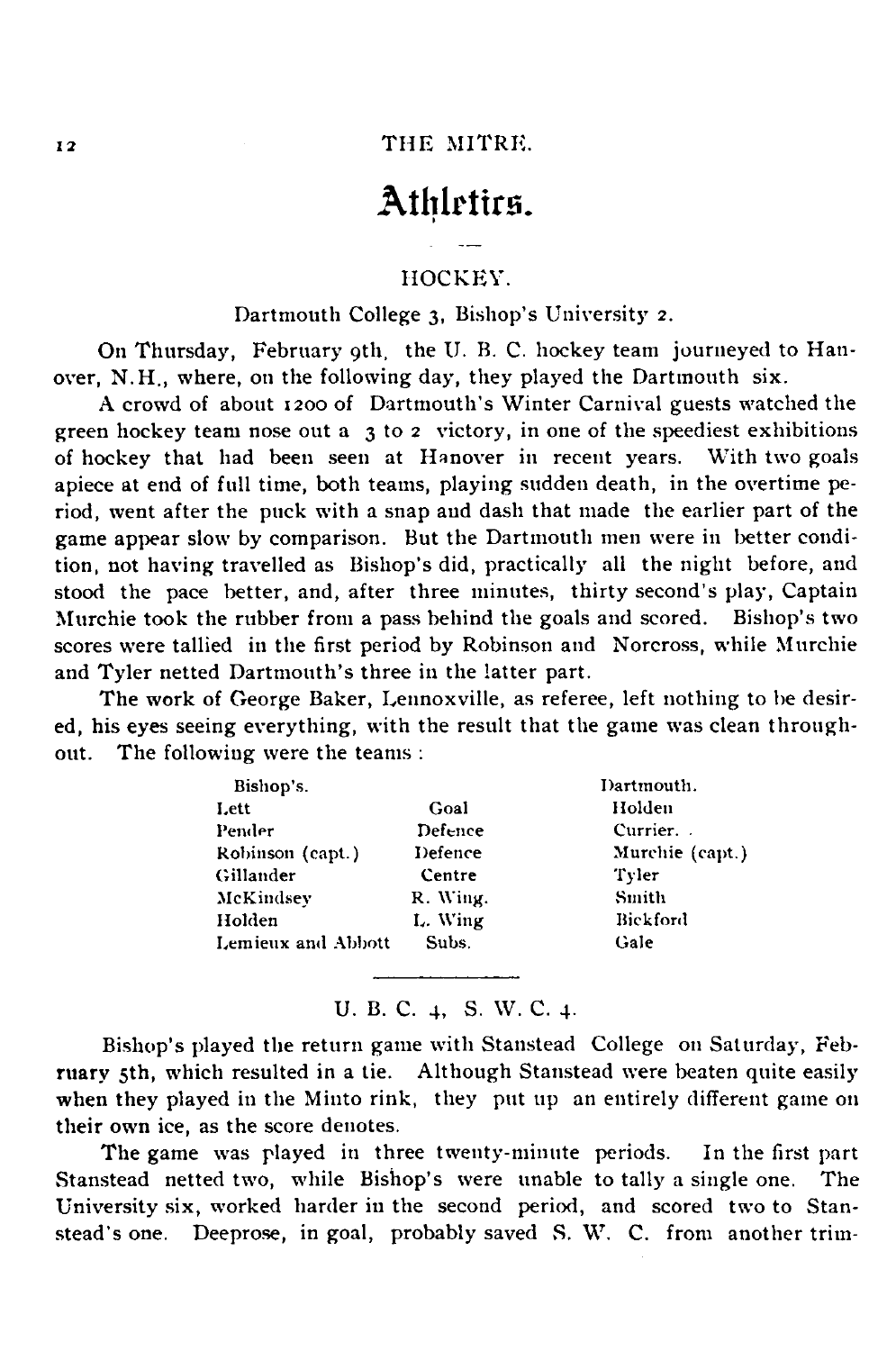

CORPL. "TIMMY" BURTON '17, **117th Watt. K. T. Regiment.**



PTE. C. V. WARD '17 117**th Halt. E. T. Regiment.**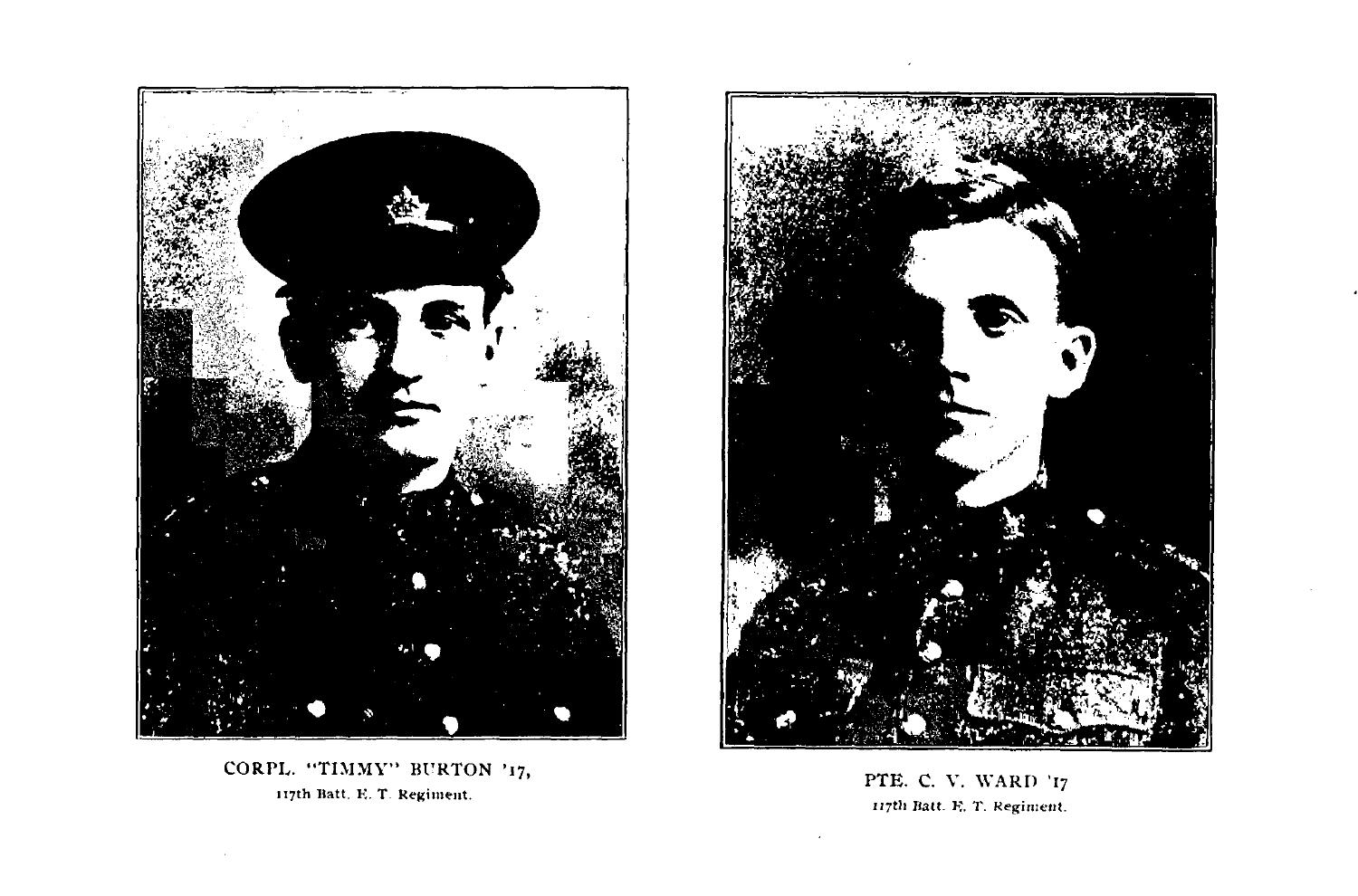

Our "Freshie" Volunteer.

PTE. SIDNEY W. CLEMENTS '19, **117th Batt. E. T. Regiment.**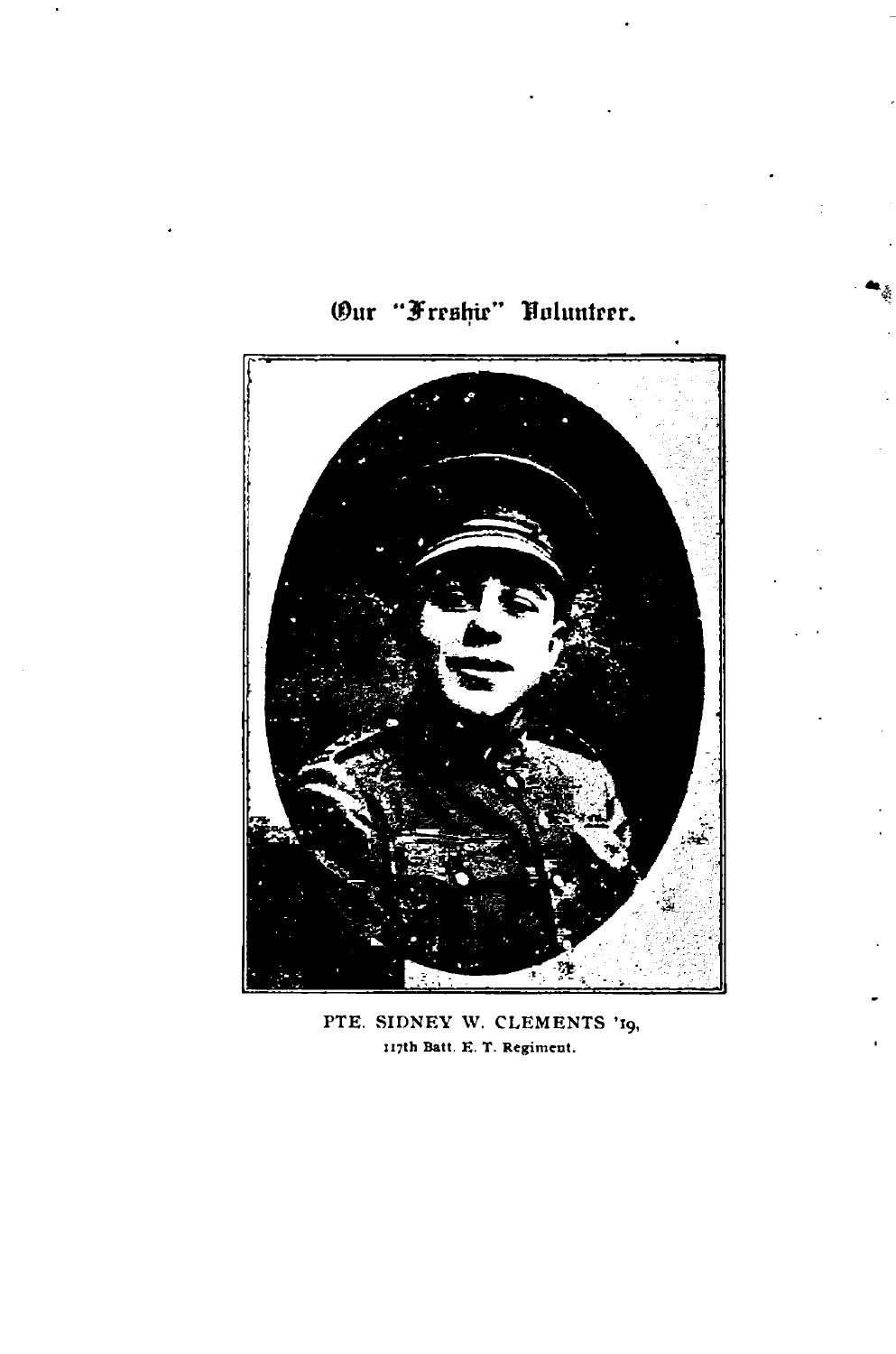ming at the hands of Bishop's, for in the last twenty minutes, he was showered with shots from the start until the finish, and succeeded in stopping all but two. Davidson, after an end to end rush, put in another for his team, thereby tying the score. After much discussion, it was decided not to play off the tie.

#### McGILL II 8, U.B.C. 2.

The University team again travelled to Montreal on Friday, March 10th, where they played the McGill second team, in the Victoria rink. The game, which was played in two twenty-minute periods, was much more closely contested than the score denotes. Both teams started in hard, each doing some very good team work, and, after a few minutes' play, McGill scored on a two-man combination rush, skating through the forwards and defense, and having a clear shot on Lett. Had the Bishop's defence stayed back closer to the nets, in this half, there would probably have been fewer goals scored, but being used to a much smaller rink, they were for a while at a slight disadvantage on the larger ice. McGill's second tally was scored on a pass from behind the nets which hit Pender's skate and slid in. Bishop's tired somewhat near the end of this half, and four more were scored by their opponents, bringing the total up to six.

The second half was an entirely different story. The Purple and White forwards had become more used to the large ice and rushed things throughout, while the defence played closer on the nets. Soon after the start of the period, the first goal was scored by Lemieux, who had replaced Holden. The Red and White then tallied one. Five minutes later, Holden, who had replaced Robinson, slipped in arother, after a nice bit of combination play with Lemieux. Just a few seconds before the game ended, the McGill men added another to their number, and when the whistle blew the score stood 8-2 for the Montreal six.

Eddie Baker, of Lennoxville, handled the game satisfactorily.

Sawyerville came down and played the College on February 17th, the game resulting in a tie of 3 all. On account of the visitors having to catch a train home, the tie was not played off. Bishop's had the best of the game throughout, but found the guardian of the Sawyerville nets practically invincible. Geo. Baker and Pearson were the officials.

The University sextette also visited Danville, and were beaten 4-0, in one of the slowest and roughest games of hockey played this season. During the first twenty minutes the game was played in a blinding snowstorm, and the snow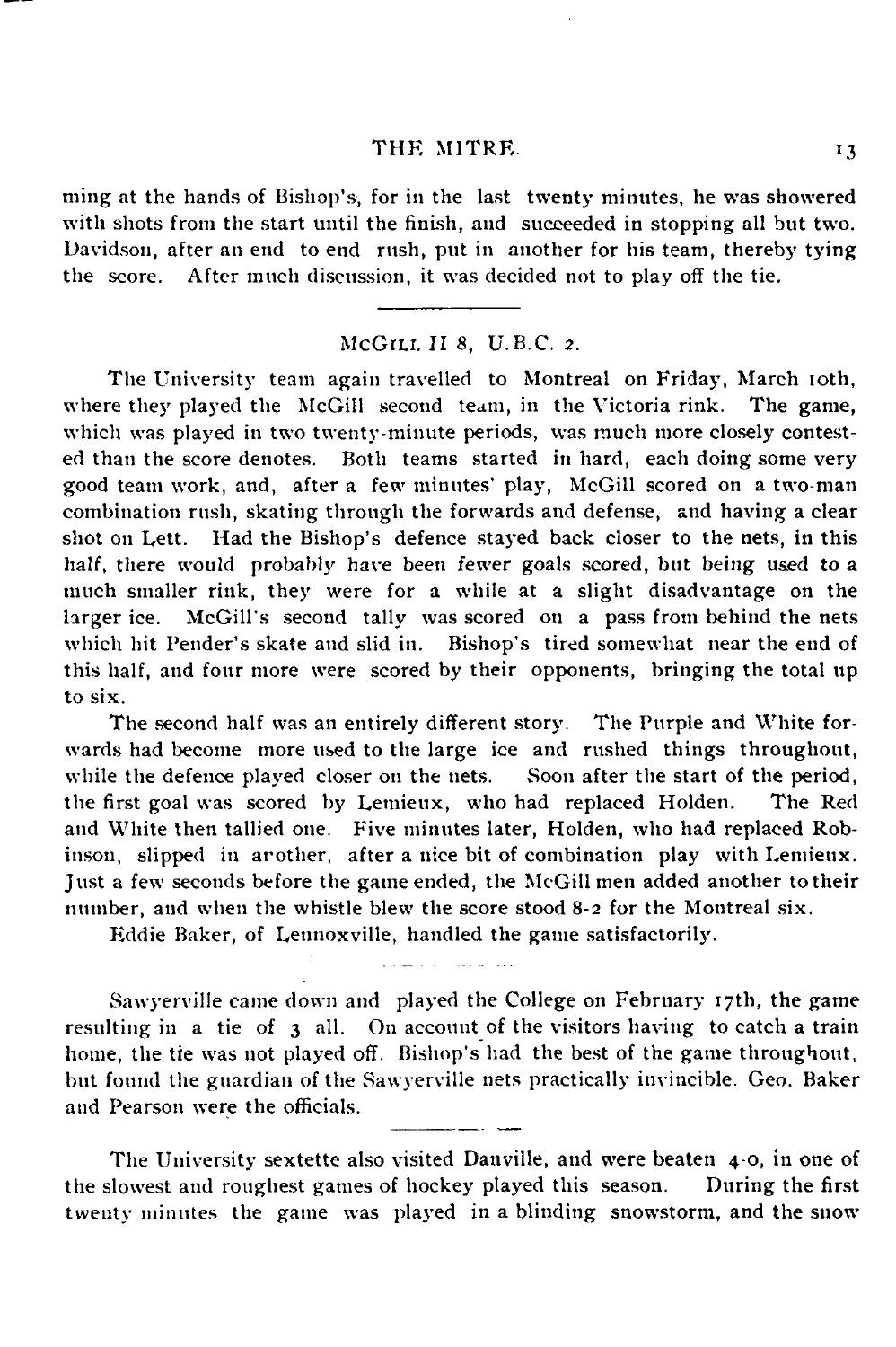on the ice became so thick that the puck was lost several times, and play had to be suspended. The weather and ice conditions probably accounted for the rough play which was prevalent throughout the greater part of the game. Happily, at half time, conditions improved, and the last half was somwhat better.

M. A. NORCROSS.

### Exchanges.

The MacDonald College Magazine is very interesting and possesses literary merit. Many students will welcome it as a paper which is replete with many practical suggestions.

Among recent exchanges to hand is " The Student World," a magazine published in New York under the able editorship of Mr. John R. Mott. Mr. Mott needs no introduction to the students of even the smallest colleges, either in the United States or in Canada. His work is not limited to the North American Continent, but is extended to the larger Universities of Europe, Asia, Australia, Africa and South America. Mr. Mott looks forward to a union among world students. Such an aim is actuated by a splendid motive.

Professor in Physics—"If a body is immersed in water what will it lose? Student-"Its life, if it cannot swim !"

From The University Monthly.

The " Mitre" acknowledges, with thanks, the following.— King's College Record, Queen's Journal, Harvard Bulletin, MacDonald College Magazine, The Student World, Trinity University Review, The Gryphon, The University Monthly, The (Edinburgh) Student, McMaster University Monthly, Quebec High School Magazine and Meadville Quarterly Bulletin.



As Charles was going out one eve, His father questioned, "Whither?" And Charles, not wishing to deceive, With blushes answered, "With-her." — The University Monthly.

REV. J. S. ROWE, '16.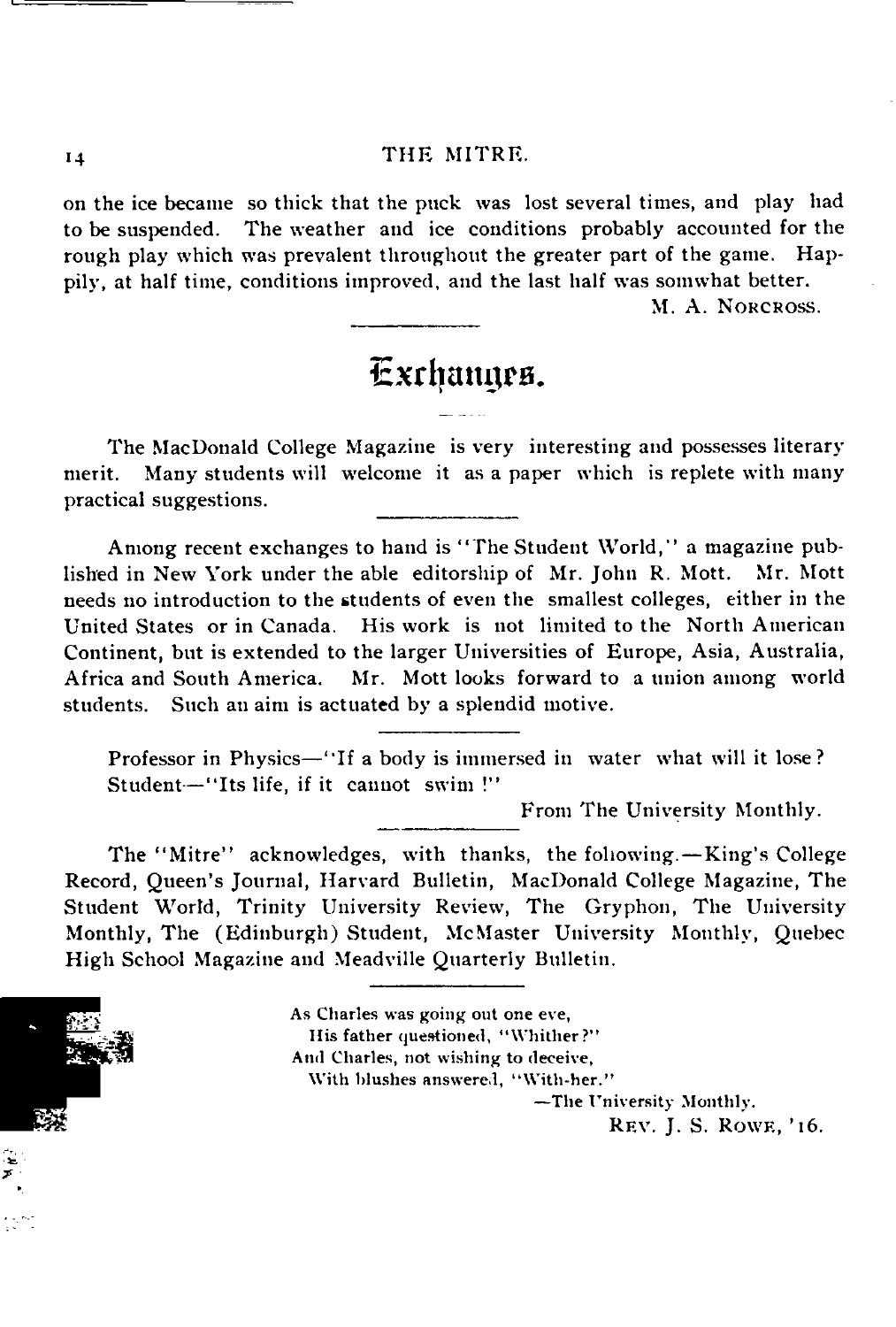

PTE. JAMES LOBBAN, B. A. **5th Canadian Mounted Rifles.**



PTE. HAROLD WATERMAN, B.A. **5th Canadian Mounted Rifles.**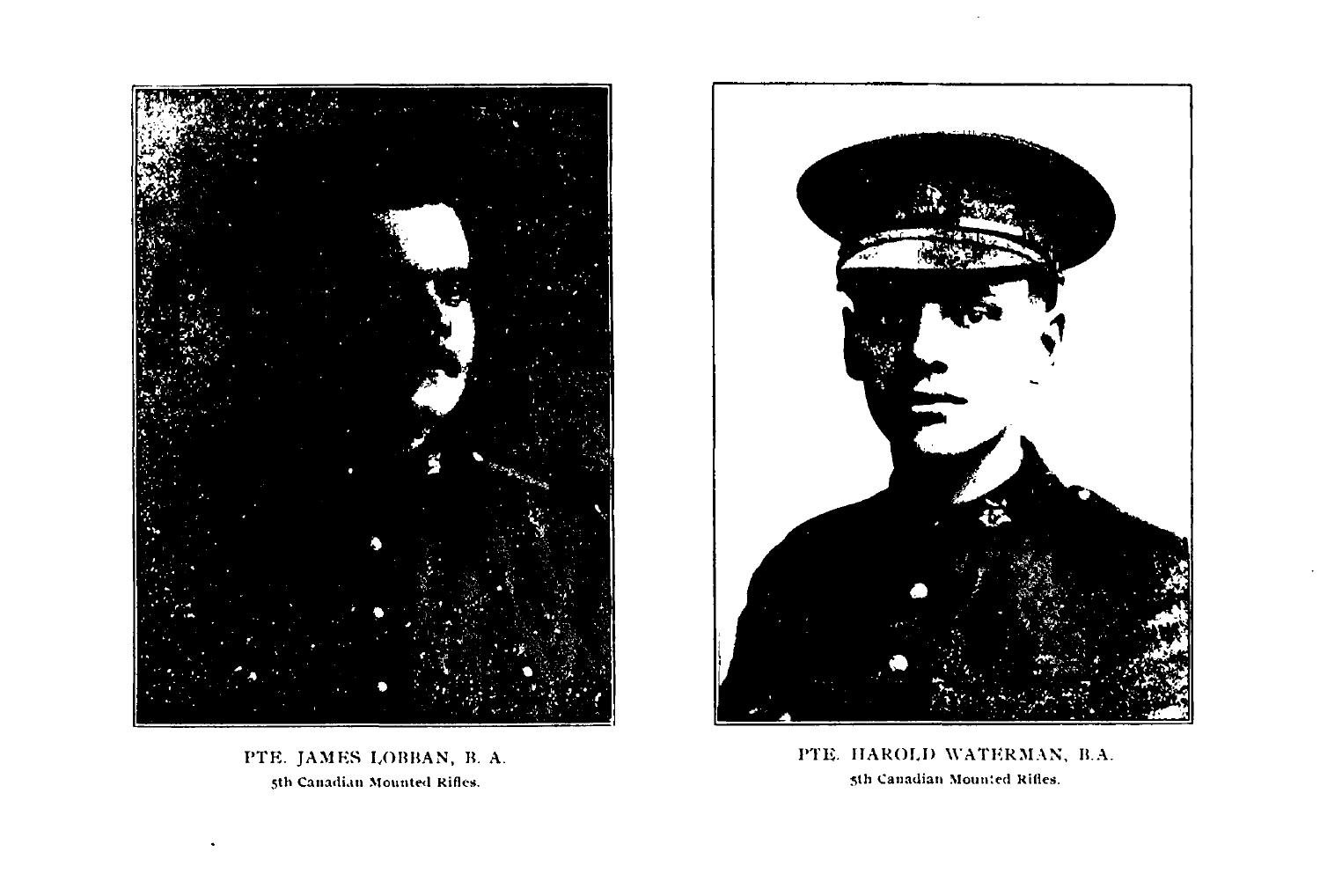A Former Editor.



LIEUT. M. H. WELLS, B.A. **Royal Field Artillery.**



PTE. LENNOX ROBERTSON '16. **5th Canadian Mounted Rifles. ( Recommended for the D C. M.)**



Dor."